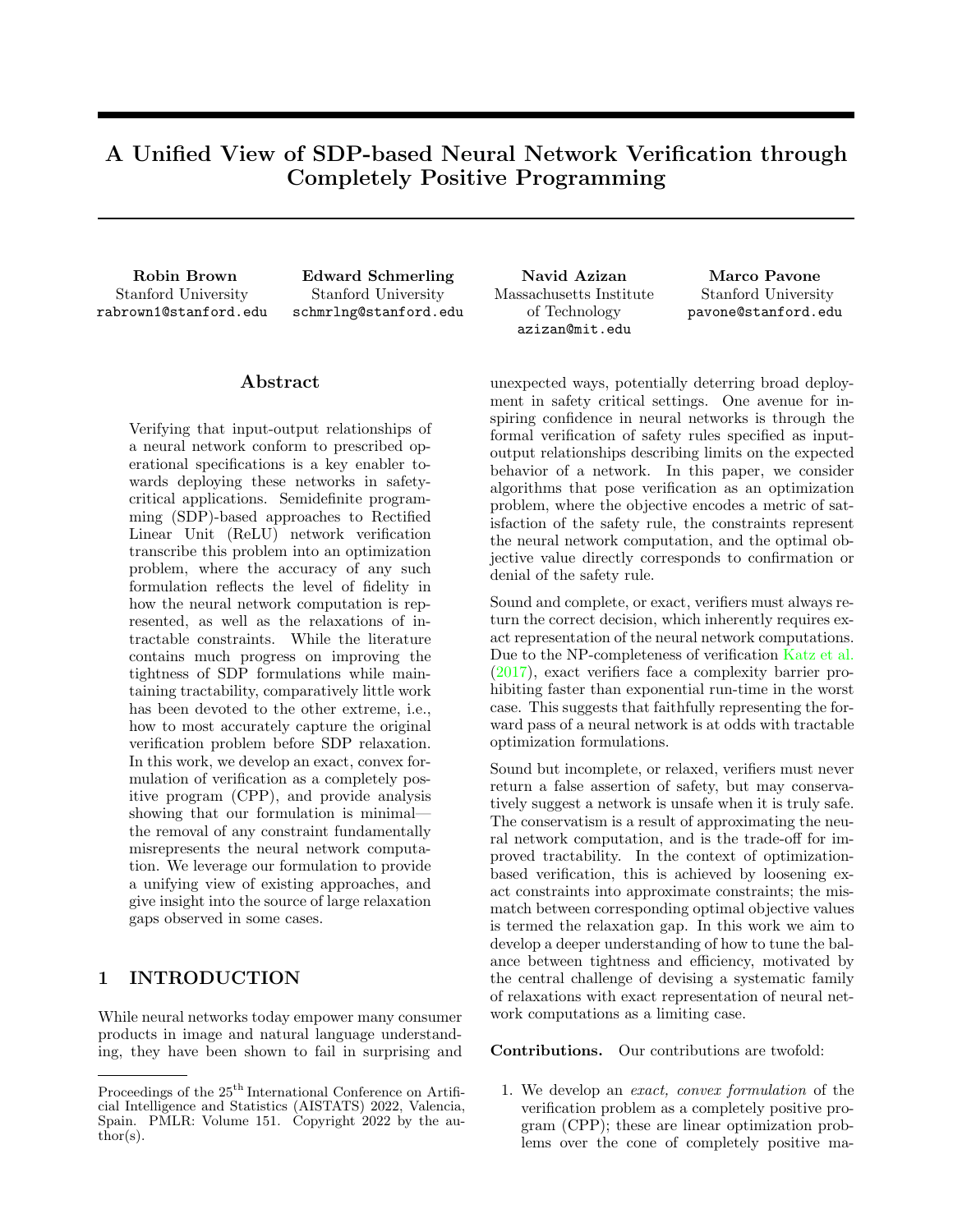trices. While the complexity of verification is not resolved by the proposed formulation, it is packaged entirely in the complete positivity constraint, with the neural network computation being exactly represented by tractable linear constraints. This gives a clean separation between the two competing desiderata of accuracy and tractability in relaxed verification, opening the door for new classes of verifiers that predictably trade-off tightness and efficiency.

2. We also provide analysis explaining how properties of the CPP formulation evolve when the complete positivity constraint is relaxed. We find that many of the favorable properties of the CPP formulation are retained in SDP relaxations, showing that it is a convenient starting point for constructing tight SDP-based verifiers. Finally, we contextualize existing work in this shared framework, clearly laying out their similarities and differences with the proposed framework.

### 1.1 Related Work

Sound and Complete Verifiers. A number of exact verifiers rely on reformulating verification as a mixed integer linear program (MILP) [Cheng et al.](#page-9-1) [\(2017\)](#page-9-1); [Lomuscio and Maganti](#page-9-2) [\(2017\)](#page-9-2); [Fischetti and](#page-9-3) [Jo](#page-9-3) [\(2017\)](#page-9-3); [Tjeng et al.](#page-10-0) [\(2019\)](#page-10-0) or Satifiability Modulo Theories (SMT) problem [Scheibler et al.](#page-10-1) [\(2015\)](#page-10-1) and calling an off-the-shelf solver. Others have developed custom solvers specifically meant to leverage the structure of the verification problem [Katz et al.](#page-9-0) [\(2017\)](#page-9-0); [Ehlers](#page-9-4) [\(2017\)](#page-9-4); [De Palma et al.](#page-9-5) [\(2021\)](#page-9-5); [Jaeckle](#page-9-6) [et al.](#page-9-6) [\(2021\)](#page-9-6). [Bunel et al.](#page-9-7) [\(2018\)](#page-9-7) provides a unified perspective of exact verifiers through the lens of branch and bound. The primary differences across the various methods stem from (1) the way bounds are computed, (2) the type of branching that is considered, and (3) strategies to guide branching. Whether deferring to the decisions of an off-the-shelf solver, or employing verification-specific decisions, all exact verifiers ultimately rely on exhaustive search.

Sound but Incomplete Verifiers. Sound but incomplete verifiers bypass exhaustive search by solving convex relaxations of the verification problem, where the neuron values either appear as or can be derived from variables in the optimization problem. In our discussion, we distinguish between first-order and secondorder relaxations. Broadly speaking, we categorize a relaxation as first order if the optimization variables represent degree one monomials of the neuron values in this case, the neuron values can be directly read off the from the optimal solution. We consider a relaxation to be second order if the optimization variables represent degree two monomials of the neuron values in this case, recovering neuron values typically requires factoring the optimal solution. Because relaxed verifiers rely on approximating the neural network computations, the optimal neuron values may not necessarily correspond with a valid forward pass of the network.

Under the category of first-order relaxations are methods that are based on linear outer bounds of activations functions [Ehlers](#page-9-4) [\(2017\)](#page-9-4); [Singh et al.](#page-10-2) [\(2018\)](#page-10-2), interval bound propagation [Gowal et al.](#page-9-8) [\(2018\)](#page-9-8); [Wang](#page-10-3) [et al.](#page-10-3) [\(2018a](#page-10-3)[,b\)](#page-10-4), and the dual of the relaxed or original non-convex problem [Wang et al.](#page-10-4) [\(2018b\)](#page-10-4); [Wong](#page-10-5) [et al.](#page-10-5) [\(2018\)](#page-10-5); [Dvijotham et al.](#page-9-9) [\(2018b](#page-9-9)[,a\)](#page-9-10). [Salman et al.](#page-10-6) [\(2019\)](#page-10-6) gives a unifying perspective of first-order relaxations based on a layer-wise convex relaxation framework, and shows that the optimal layer-wise convex relaxation exhibits a non-trivial gap. This gap highlights the inability of first-order relaxations to capture the ReLU activation, the complementarity of which is naturally represented with second-order (i.e., quadratic) constraints.

An approach for addressing these limitations is to lift to a second-order space where the quadratic ReLU constraints can be linearized via the reformulation linearization technique (RLT) [Sherali and Adams](#page-10-7) [\(1998\)](#page-10-7). [Raghunathan et al.](#page-10-8) [\(2018\)](#page-10-8) first proposed representing ReLUs with a quadratic constraint and lifting the problem to a SDP. Work in this area is primarily based on SDPs both from the primal perspective [Raghu](#page-10-8)[nathan et al.](#page-10-8) [\(2018\)](#page-10-8); [Dathathri et al.](#page-9-11) [\(2020\)](#page-9-11); [Ander](#page-9-12)[son et al.](#page-9-12) [\(2021\)](#page-9-12); [Ma and Sojoudi](#page-9-13) [\(2020\)](#page-9-13), and from the dual perspective [Fazlyab et al.](#page-9-14) [\(2022\)](#page-9-14); [Newton and Pa](#page-9-15)[pachristodoulou](#page-9-15) [\(2021\)](#page-9-15). One exception is [Dvijotham](#page-9-16) [et al.](#page-9-16) [\(2020\)](#page-9-16), which uses diagonally dominant matrices to relax the SDP further and represent it as a linear program (LP).

One challenge specific to second-order relaxations is that the quantities of interest, i.e., neuron values, are obfuscated in the relaxation formulation. This makes it difficult to tell how the constraints interact, and to what extent they accurately capture the neural network computation. The analysis provided in this work aims also to clarify these points.

# 2 PRELIMINARIES

#### 2.1 Notation and Terminology

For a matrix  $M$ , we use  $M_{i,j}$  to denote the entry in the *i*th row and *j*th column,  $M_{i,*}$  denotes the entire ith row, and  $M_{*,j}$  denotes the entire jth column. For sets of matrices,  $S_M + S_N$  denotes the Minkowski sum:  $S_M + S_N := \{M + N \mid M \in S_M, N \in S_N\}.$  The matrix inner product  $\langle A, B \rangle$  is defined as  $\langle A, B \rangle = \text{Tr}(A^\top B)$ .  $S^+$  is the set of positive semidefinite (PSD) matrices;  $\mathcal N$  is the set of entrywise non-negative square matrices (we use  $S_n^+$  and  $\mathcal{N}_n$  to specify the dimension if it is unclear from context). The cone of doubly non-negative matrices is defined as  $S^+\cap\mathcal{N}$ , where  $\cap$  denotes the set intersection.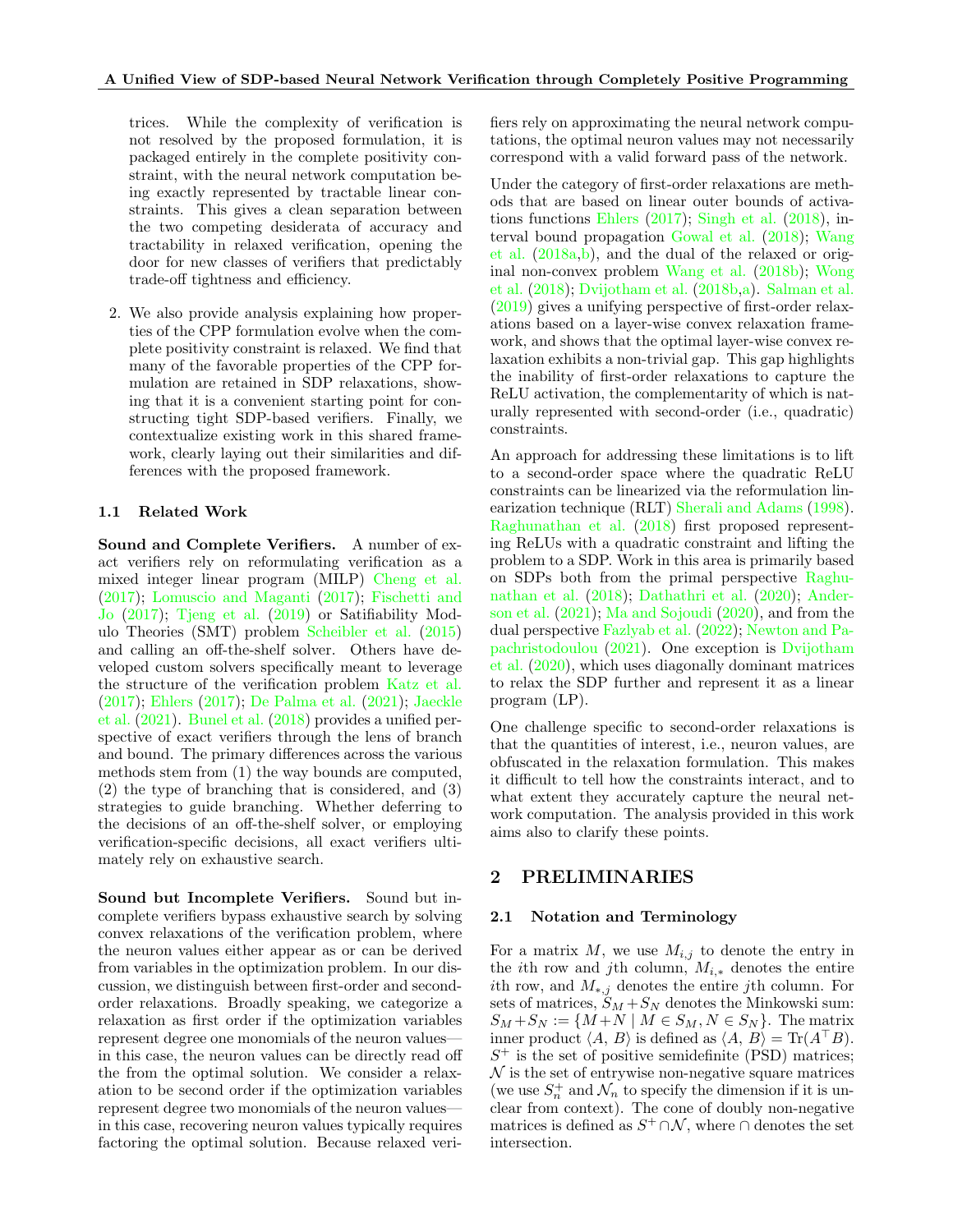#### 2.2 Problem Setting

Feedforward ReLU Networks. We consider an nlayer feedforward ReLU network representing a function f with input  $z_{0,*} \in \mathbb{R}^{h_0}$  and output  $\widetilde{f}(z_{0,*}) =$  $z_{n,*} \in \mathbb{R}^{h_n}$ , with f being the composition of layer-wise functions, i.e.,  $f = f_n \circ f_{n-1} \circ \cdots \circ f_1$ . The *i*th layer of f corresponds to a function  $f_i: \mathbb{R}^{h_{i-1}} \to \mathbb{R}^{h_i}$  ( $h_i$  is the dimension of the hidden variable  $z_{i,*}$ ) of the form

$$
z_{i,*} = f_i(z_{i-1,*}) = \sigma(\overline{W}[i-1]z_{i-1,*} + b[i-1]). \quad (1)
$$

where  $\overline{W}[i-1] \in \mathbb{R}^{h_i \times h_{i-1}}$  is the weight matrix,  $b[i-1] \in \mathbb{R}^{h_i}$  is the bias. The vector of all neurons in the *i*-th layer is denoted by  $z_{i,*}$ , while  $z_{i,j}$  refers specifically to the  $j$ -th neuron in the  $i$ -th layer. The function  $\sigma(\hat{z}_{i,j}) = \max(0, \hat{z}_{i,j})$  is the Rectified Linear Unit (ReLU) function; on vectors,  $\sigma(\cdot)$  operates elementwise. We assume that this activation is not applied in the last layer  $f_n$ . We also model the preactivation values  $\hat{z}_{i,*} = \overline{W}[i-1]z_{i-1,*} + b[i-1]$ , so that  $z_{i,*} = \sigma(\hat{z}_{i,*})$ for  $i \geq 1$ , and make the identification  $\hat{z}_{0,*} = z_{0,*}$ .

In this paper, we use a positive/negative splitting for each neuron, denoted by  $\lambda^+ \geq 0$ ,  $\lambda^- \geq 0$ , rather than the typical pre/post-activation splitting. The positive/negative and pre/post-activation splittings are related by the following equations:

$$
\lambda_{i,j}^+ = z_{i,j} \tag{2}
$$

$$
\lambda_{i,j}^- = z_{i,j} - \hat{z}_{i,j} \tag{3}
$$

We will often need to make a number of routine conversions, chiefly between matrices that act on postactivation neurons in single layer,  $z_{i,*}$ , to those that act on the collection of all positive/negative splittings of variables. To emphasize that these conversions maintain equivalence, we refer to these converted matrices using the same letter and use an overline (e.g.,  $\overline{M}$ ) to denote matrices that act on single layers, and an unmarked matrix (e.g.,  $M$ ) to denote matrices that act on the collection of all variables. For inequalities, this conversion also includes the addition of a slack variable to convert to an equality constraint. We use an underline (e.g., M) to denote that a slack variable has not been included and the inequality should be treated as such. Concrete examples illustrating these conversions are included in the Appendix.

Safety Rules. We consider safety rules specified as input-output relationships on  $f$ . Specifically, for all inputs from the set  $\mathcal{X} \subseteq \mathbb{R}^{h_0}$ , we aim to ensure that the output belongs to the set  $\mathcal{Y} \subseteq \mathbb{R}^{h_n}$ . We consider bounded, polytopic input sets

$$
\mathcal{X} = \{x \in \mathbb{R}^{h_0} \mid \overline{A}x \le a\},\tag{4}
$$

and output sets specified by a half-space constraint,

$$
\mathcal{Y} = \{ y \in \mathbb{R}^{h_n} \mid \overline{c}^\top y \ge d \}. \tag{5}
$$

This is not restrictive, as this construction can be extended to polytopic output sets as well; because polytopes are the intersection of half-spaces, each inequality defining the polytope can be verified independently. In this paper, we consider the formulation of finding output violations given input constraints. However, the methods developed in this paper can be readily adapted to finding minimal adversarial disturbances by imposing constraints on the output and optimizing over the input.

Optimization Formulation. Verification can be posed as a non-convex optimization problem:

<span id="page-2-0"></span>
$$
OPT = \min_{\lambda^+, \lambda^-} \overline{c}^\top (\lambda_{n,*}^+ - \lambda_{n,*}^-)
$$
  
s.t. 
$$
\overline{A}(\lambda_{0,*}^+ - \lambda_{0,*}^-) \le a,
$$

$$
\lambda_{i+1,*}^+ - \lambda_{i+1,*}^- = \overline{W}[i] \lambda_{i,*}^+ + b[i],
$$

$$
\lambda_{i,j}^+ \lambda_{i,j}^- = 0 \quad \forall i, j,
$$

$$
\lambda^+ \ge 0, \lambda^- \ge 0
$$
(6)

where the network is safe if and only if  $\text{OPT} \geq d$ .

### 2.3 Completely Positive Programming

Completely positive programs (CPP) are linear optimization problems over matrix variables  $\text{D} \ddot{\mathbf{u}}$  [\(2010\)](#page-9-17):

$$
\begin{array}{ll}\n\text{minimize} & \langle M_0, X \rangle \\
\text{subject to} & \langle M_i, X \rangle = m_i, \quad i \in \{1, \dots, L\}, \quad (7) \\
& X \in C^* \n\end{array}
$$

where  $C^* \subset S^+ \cap \mathcal{N}$  is the cone of completely positive (CP) matrices, that is, matrices that have a factorization with entrywise non-negative entries:

$$
\mathcal{C}_n^* := \{ X \in \mathbb{R}^{n \times n} \mid X = \sum_k x^{(k)} (x^{(k)})^\top, \quad x^{(k)} \in \mathbb{R}^n_{\geq 0} \}
$$
\n(8)

Based on the Sum of Squares (SOS) hierarchy, [Par](#page-10-9)[rilo](#page-10-9) [\(2000\)](#page-10-9) constructed a hierarchy of cones  $\{(\mathcal{K}^r)^*\}$ approximating the completely positive cone from the exterior. Meaning,  $C^* = \bigcap_{r \geq 0} (\mathcal{K}^r)^*$ , and

<span id="page-2-1"></span>
$$
S^+ \cap \mathcal{N} = (\mathcal{K}^0)^* \supset (\mathcal{K}^1)^* \supset \dots \tag{9}
$$

Optimizing over each cone,  $(K<sup>r</sup>)<sup>*</sup>$ , can be posed as an SDP. In addition, the hierarchy gives a formulaic methodology for constructing relaxations of CPPs that trade off accuracy and tractability.

# 3 GEOMETRY OF COMPLETE POSITIVITY

Before presenting the full CPP formulation, this section will provide an introductory exploration of the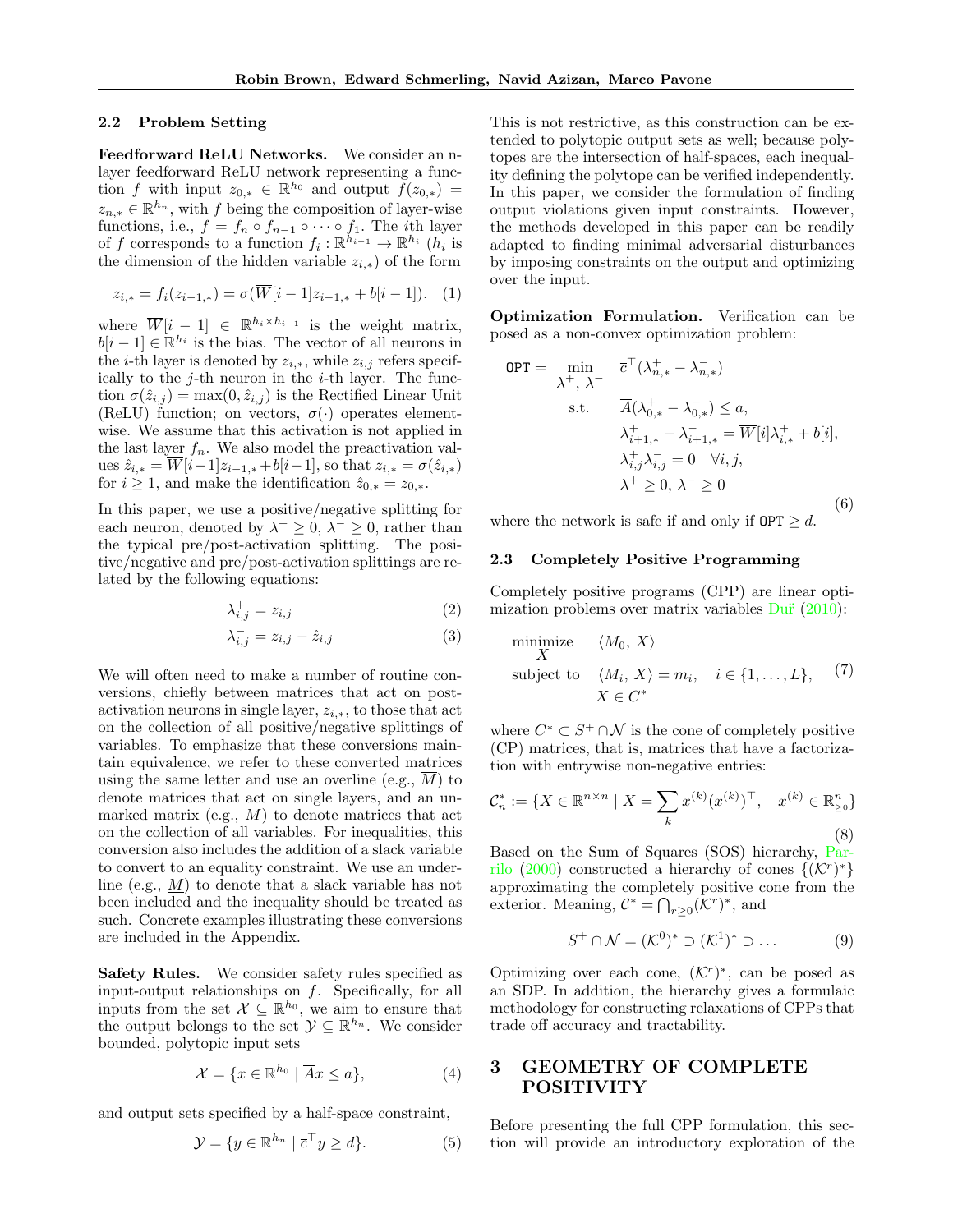interaction between complete positivity and the verification problem. We focus on a single neuron and provide intuition for the geometry of CP matrices when representing a ReLU activation.[1](#page-3-0) A single neuron is represented by two variables,  $\lambda^+ \geq 0$  and  $\lambda^- \geq 0$ , denoting the positive and negative split of the neuron, respectively. The ReLU function is then defined by the quadratic constraint  $\lambda^+ \lambda^- = 0$ . The completely positive formulation entails lifting to a matrix,

$$
\begin{pmatrix}\n\Lambda[\lambda^+, \lambda^+] & \Lambda[\lambda^+, \lambda^-] & \lambda^+ \\
\Lambda[\lambda^+, \lambda^-] & \Lambda[\lambda^-, \lambda^-] & \lambda^- \\
\lambda^+ & \lambda^- & 1\n\end{pmatrix} \in C^* \tag{10}
$$

where the elements of  $\Lambda \in \mathbb{R}^{2 \times 2}$  correspond to cross terms of  $\lambda^+$  and  $\lambda^-$ , and are denoted with symbolic indexing. In the lifted formulation, the ReLU is further defined by the linear constraint  $\Lambda[\lambda^+, \lambda^-] = 0$ . Complete positivity means there exists a factorization

<span id="page-3-10"></span>
$$
\begin{pmatrix}\n\Lambda[\lambda^+, \lambda^+] & \Lambda[\lambda^+, \lambda^-] & \lambda^+ \\
\Lambda[\lambda^+, \lambda^-] & \Lambda[\lambda^-, \lambda^-] & \lambda^- \\
\lambda^+ & \lambda^- & 1\n\end{pmatrix} = \sum_{k=1}^K \begin{pmatrix}\n\lambda^{+, (k)} \\
\lambda^{-, (k)} \\
\xi^{(k)}\n\end{pmatrix} \begin{pmatrix}\n\lambda^{+, (k)} \\
\lambda^{-, (k)} \\
\xi^{(k)}\n\end{pmatrix}^\top (11)
$$

where  $\lambda^{+, (k)}, \lambda^{-, (k)}, \xi^{(k)} \geq 0$ , and K is the rank of the factorization. The variables in CPPs and SDPs are weighted (convex in the case of CPPs) combinations of the factors, e.g., neurons  $\lambda^{\pm} = \sum_{k} \xi^{(k)} \lambda^{\pm, (k)}$ . As we will further explore in Section  $\overline{4}$ , it is important that each factor satisfies the constraints, however we are only able to impose them on their aggregate. A relaxation gap arises when constraints that hold for the sum of factors do not hold for individual factors, e.g.,  $\Lambda[\lambda^+, \lambda^-] = \sum_k \lambda^{+, (k)} \lambda^{-, (k)} = 0$ , but  $\lambda^{+, (k)} \lambda^{-, (k)} \neq 0.$ 

In the context of ReLUs, non-negativity of  $\lambda^{+, (k)}, \lambda^{-, (k)}, \xi^{(k)}$  is critical for ensuring that each factor corresponds to a valid ReLU, even if  $K \neq 1$ . In terms of the pre/post-activation splitting,

<span id="page-3-11"></span>
$$
z^{(k)} \ge 0
$$
,  $z^{(k)} \ge \hat{z}^{(k)}$ ,  $\sum_{k=1}^{K} z^{(k)} (z^{(k)} - \hat{z}) = 0$ . (12)

Figure [1](#page-3-2) depicts three different cases when  $K = 2$ . In the diagram, each factor satisfies the ReLU constraints, i.e.,  $z^{(k)} = \sigma(\hat{z}^{(k)})$ . Intuitively, the exactness of the CPP formulation follows from analogous arguments that each term in the factorization of an optimal solution is feasible for  $(6)$ ; this notion is formalized in the proof of Theorem [4.1.](#page-3-3)

# <span id="page-3-1"></span>4 RESULTS

In this section, we first state our main result, the exact reformulation of [\(6\)](#page-2-0) as a CPP, in Theorem [4.1.](#page-3-3) In order to understand SDP relaxations of this reformulation, the remainder of this section is dedicated to

<span id="page-3-2"></span>

Figure 1: This figure depicts the geometry of CP matrices and ReLU constraints.  $\sum_k z^{(k)}(\hat{z}^{(k)} - z^{(k)}) = 0$ constrains z to the dotted red circle,  $z^{(k)} \geq \hat{z}^{(k)}$  is depicted by the shaded red region, and  $z^{(k)} \geq 0$  is depicted by the shaded green region. z (indicated by the red cross) is fully determined by these constraints.

breaking down the constraints in the CPP and illustrating how the guarantees change when the CP constraint is relaxed. The proofs of all results stated in this section are provided in the Supplemental Material.

In this section, the objects of interest will be matrices of the form  $\begin{pmatrix} \Lambda & \lambda \\ \lambda^T & 1 \end{pmatrix}$  $\begin{pmatrix} \Lambda & \lambda \\ \lambda^T & 1 \end{pmatrix}$ , where  $\Lambda$  is a square matrix representing cross terms of elements in  $\lambda$ , a vector. In the proposed formulation,  $\lambda^{\top} = ((\lambda^+)^{\top} (\lambda^-)^{\top} s^{\top})$  is the concatenation of  $\lambda^+$ ,  $\lambda^-$ , the positive and negative splitting for each neuron, and s, slack variables used to represent inequality constraints. To emphasize the relationship with  $\lambda$ , we use symbolic indexing to refer to specific terms in  $\Lambda$ ; for example,  $\Lambda[\lambda_{i,j}^+, s_k]$  refers to the element in  $\Lambda$  corresponding to the dot product of factors corresponding to  $\lambda_{i,j}^+$  and  $s_k$ .

<span id="page-3-3"></span>**Theorem 4.1.** Problem  $(6)$  is equivalent to the following convex optimization problem:

$$
OPT_{\text{CPP}} = \min_{\lambda, \Lambda} c^{\top} \lambda \tag{13a}
$$

$$
s.t. \tA_{j,*}\lambda = a_j, \t(13b)
$$

<span id="page-3-4"></span>
$$
\left\langle A_{j,*}^{\top} A_{j,*}, \Lambda \right\rangle = a_j^2,\tag{13c}
$$

<span id="page-3-9"></span><span id="page-3-7"></span><span id="page-3-5"></span>
$$
W[i]_{j,*}\lambda = b[i]_j,\tag{13d}
$$

$$
\left\langle W[i]_{j,*}^{\top} W[i]_{j,*}, \Lambda \right\rangle = b[i]_j^2, \quad (13e)
$$

<span id="page-3-12"></span><span id="page-3-8"></span><span id="page-3-6"></span>
$$
\Lambda[\lambda_{i,j}^+, \lambda_{i,j}^-] = 0,\tag{13f}
$$

$$
\begin{pmatrix} \Lambda & \lambda \\ \lambda^{\top} & 1 \end{pmatrix} \in \mathcal{C}^* \tag{13g}
$$

Exactness is defined by the following conditions:

- 1. OPT = OPT<sub>CPP</sub>: Problem [\(6\)](#page-2-0) and Problem [\(13\)](#page-3-4) have the same objective value.
- 2. If  $(\lambda^*, \Lambda^*)$  = arg min [\(13\)](#page-3-4) then  $\lambda^*$  is in the convex hull of optimal solutions for Problem  $(6)$ .

The salient features of [\(13\)](#page-3-4) are the pairs of linear and "self-quadratic" constraints and the CP constraint.

<span id="page-3-0"></span><sup>&</sup>lt;sup>1</sup>Although, for dimensions  $n \leq 4$ ,  $C_n^* = S_n^+ \cap \mathcal{N}_n$ .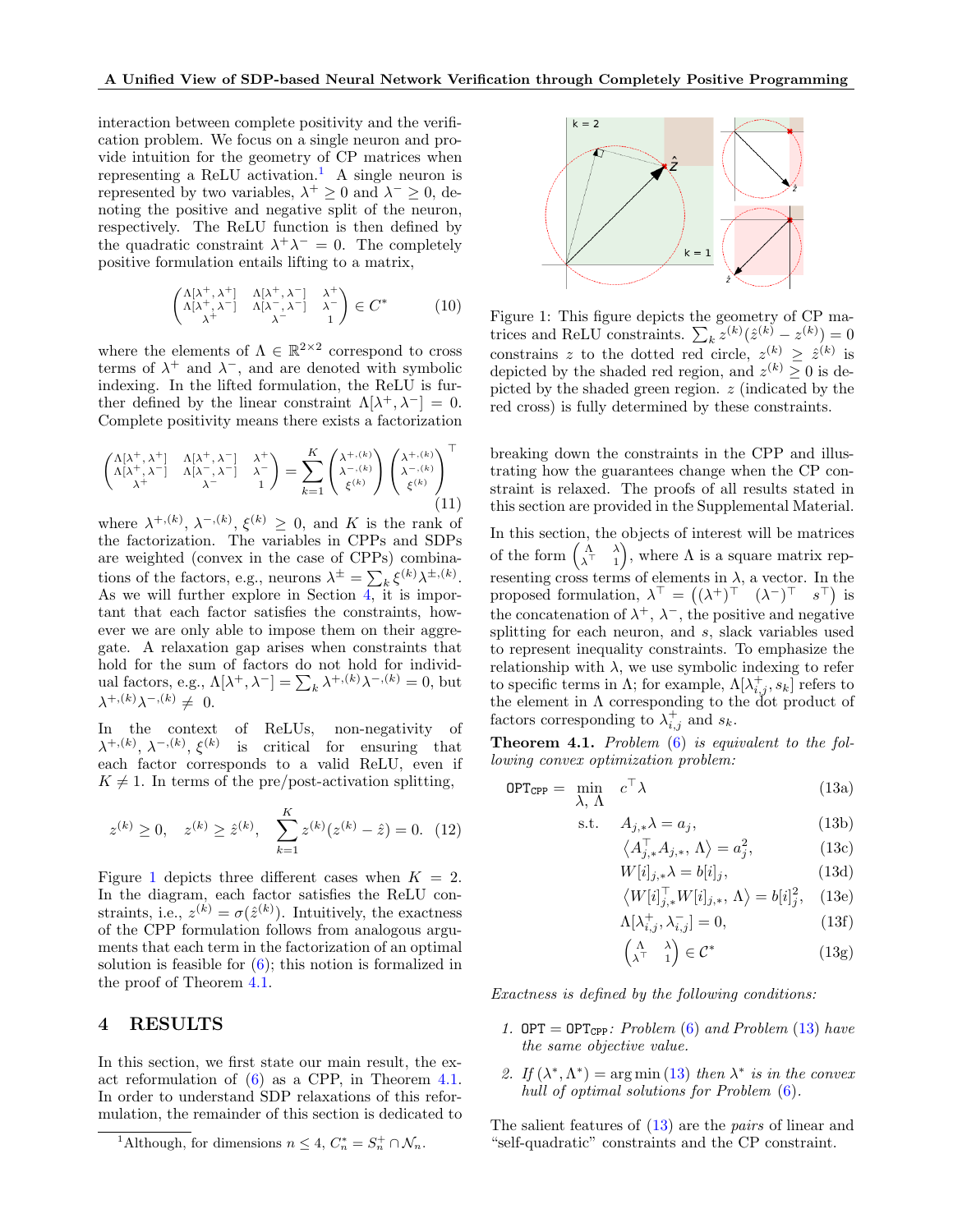To motivate the following discussion, we introduce the zeroth order sum of squares (0-SOS) relaxation as a natural SDP relaxation for Problem [\(13\)](#page-3-4):

<span id="page-4-1"></span>minimize 
$$
c^{\top} \lambda
$$
  
\nsubject to  $(13b) - (13f)$ ,  $(14)$   
\n $\begin{pmatrix} \Lambda & \lambda \\ \lambda^{\top} & 1 \end{pmatrix} \in S^+ \cap \mathcal{N}$ 

This relaxation (derived from [\(9\)](#page-2-1)) replaces the intractable CP constraint,  $\begin{pmatrix} \Lambda & \lambda \\ \lambda^T & 1 \end{pmatrix}$  $\left(\begin{matrix} \Lambda & \lambda \\ \lambda^{\top} & 1 \end{matrix}\right) \in C^*$ , with a tractable doubly non-negative constraint,  $\begin{pmatrix} \Lambda & \lambda \\ \lambda^T & 1 \end{pmatrix}$  $\begin{pmatrix} \Lambda & \lambda \\ \lambda^{\top} & 1 \end{pmatrix}$   $\in$  $S^+\cap \mathcal{N}$  .

Next, we explore the cooperative role that the linear and self-quadratic constraints play in enforcing linear constraints on individual factors. In Theorem [4.2,](#page-4-0) we highlight the identical role they play in Problems [\(13\)](#page-3-4) and [\(14\)](#page-4-1) when representing equality constraints. They do, however, result in different guarantees when representing inequality constraints. These differences are explored in Corollary [4.2.1.](#page-4-2) We present results in a generic form, because none of these results rely on the specific form of the verification problem, and it allows us to focus on the core assumptions needed to derive each result. To tie things back to  $(13)$  and  $(14)$ , we intersperse these results with discussion of implications for verification.

The following theorem shows that pairs of linear and self-quadratic constraints play an identical role in both the CPP and SDP-based formulations.

<span id="page-4-0"></span>Theorem 4.2. Suppose there is a factorization

$$
\begin{pmatrix} \Lambda & \lambda \\ \lambda^{\top} & 1 \end{pmatrix} = \sum_{k=1}^{K} \begin{pmatrix} \lambda^{(k)} \\ \xi^{(k)} \end{pmatrix} \begin{pmatrix} \lambda^{(k)} \\ \xi^{(k)} \end{pmatrix}^{\top}.
$$
 (15)

Then,  $V_{i,*}\lambda^{(k)} = \xi^{(k)}v_i$  for all k if and only if

$$
V_{i,*} \lambda = v_i \tag{16}
$$

$$
\left\langle V_{i,*}^{\top} V_{i,*}, \Lambda \right\rangle = v_i^2. \tag{17}
$$

This theorem underscores the importance of pairing linear and self-quadratic constraints to enforce linear constraints on the factors,  $\lambda^k$  and  $\xi^k$ . Notice that this result does not rely on complete positivity, and holds even with a weaker positive semidefinite constraint.

Network-Defining Constraints. Theorem [4.2](#page-4-0) characterizes how constraints [\(13d\)](#page-3-7) and [\(13e\)](#page-3-8) act in Problems [\(13\)](#page-3-4) and [\(14\)](#page-4-1). They collectively ensure that the neurons in consecutive layers are related through the weights and biases of the networks.

Because the equality constraints act the same way in  $(13)$  and  $(14)$ , the only potential source of a relaxation gap is due to inequality constraints. In our

framework, we convert inequality constraints to equality constraints through the introduction of slack variables. For a CP matrix, each factor's slack variables are guaranteed to be non-negative, whereas for doubly non-negative matrices, only their weighted sum is guaranteed to be non-negative. That is, individual slack variables may be negative, and thus individual factors are not guaranteed to satisfy the inequalities. The following corollary highlights these differences.

<span id="page-4-2"></span>Corollary 4.2.1. Suppose there is a factorization,

<span id="page-4-3"></span>
$$
\begin{pmatrix}\n\Lambda[\lambda,\lambda^{\top}] & \Lambda[\lambda,s^{\top}] & \lambda \\
\Lambda[s,\lambda^{\top}] & \Lambda[s,s^{\top}] & s \\
\lambda^{\top} & s^{\top} & 1\n\end{pmatrix} = \sum_{k=1}^{K} \begin{pmatrix}\n\lambda^{(k)} \\
s^{(k)} \\
\xi^{(k)}\n\end{pmatrix} \begin{pmatrix}\n\lambda^{(k)} \\
s^{(k)} \\
\xi^{(k)}\n\end{pmatrix}^{\top} (18)
$$

and for all  $i = \{1, \ldots L\}, \ (\lambda, \Lambda)$  satisfy

$$
V_{i,*}\lambda + s_i = v_i,
$$
\n
$$
\langle V_{i,*}^\top V_{i,*}, \Lambda[\lambda, \lambda^\top] \rangle + 2V_{i,*}\Lambda[\lambda, s_i] + \Lambda[s_i, s_i] = v_i^2.
$$
\n
$$
(20)
$$

Then we must have:

1. For 
$$
\begin{pmatrix} \Delta[\lambda, \lambda^{\top}] & \Delta[\lambda, s^{\top}] & \lambda \\ \Delta[s, \lambda^{\top}] & \Delta[s, s^{\top}] & s \\ \lambda^{\top} & s^{\top} & 1 \end{pmatrix} \in C^{*}
$$
, each factor in-  
dividually satisfies the inequalities:

<span id="page-4-5"></span><span id="page-4-4"></span>
$$
V_{i,*}\lambda^{(k)} \le \xi^{(k)}v_i.
$$
\n<sup>(21)</sup>

2. For 
$$
\begin{pmatrix} \Lambda[\lambda, \lambda^{\top}] & \Lambda[\lambda, s^{\top}] & \lambda \\ \Lambda[s, \lambda^{\top}] & \Lambda[s, s^{\top}] & s \\ \lambda^{\top} & s^{\top} & 1 \end{pmatrix} \in S^{+}
$$
, and  $s \ge 0$  the weighted sum of factors satisfies the inequalities:

$$
V_{i,*}\lambda = \sum_{k} \xi^{(k)} V_{i,*}\lambda^{(k)} \le v_i.
$$
 (22)

Input and Non-negativity Constraints. This corollary shows that constraints [\(13b\)](#page-3-5) and [\(13c\)](#page-3-9) are sufficient for ensuring that each factor satisfies the input constraints in [\(13\)](#page-3-4). However, we cannot derive the same result for [\(14\)](#page-4-1) because membership in the cone  $S^+ \cap \mathcal{N}$  does not necessarily imply the existence of a non-negative factorization. An analogous conclusion applies to the non-negativity of  $\lambda^+$  and  $\lambda^-$ .

<span id="page-4-7"></span><span id="page-4-6"></span>ReLU Constraints. In [\(13\)](#page-3-4), each factor satisfies  $\lambda_{i,j}^{\pm,(k)} \geq 0$ . Thus the constraint  $\sum_{k} \lambda_{i,j}^{+,(k)} \lambda_{i,j}^{-,(k)} = 0$ can only hold if  $\lambda_{i,j}^{+,(k)}\lambda_{i,j}^{-,(k)}=0$  for all k, i.e., each factor satisfies the ReLU constraints. In [\(14\)](#page-4-1), it is only guaranteed that  $\sum_{k} \xi^{(k)} \lambda_{i,j}^{\pm,(k)} \geq 0$ , so the same conclusion cannot be drawn.

Verification-Defining Constraints. In the proposed CPP formulation, constraints [\(13b\)](#page-3-5)-[\(13f\)](#page-3-6) are critical for encoding the verification problem. By the results presented in this section, the removal of any of these constraints would fundamentally misrepresent the problem. For this reason, we call them the verification-defining constraints.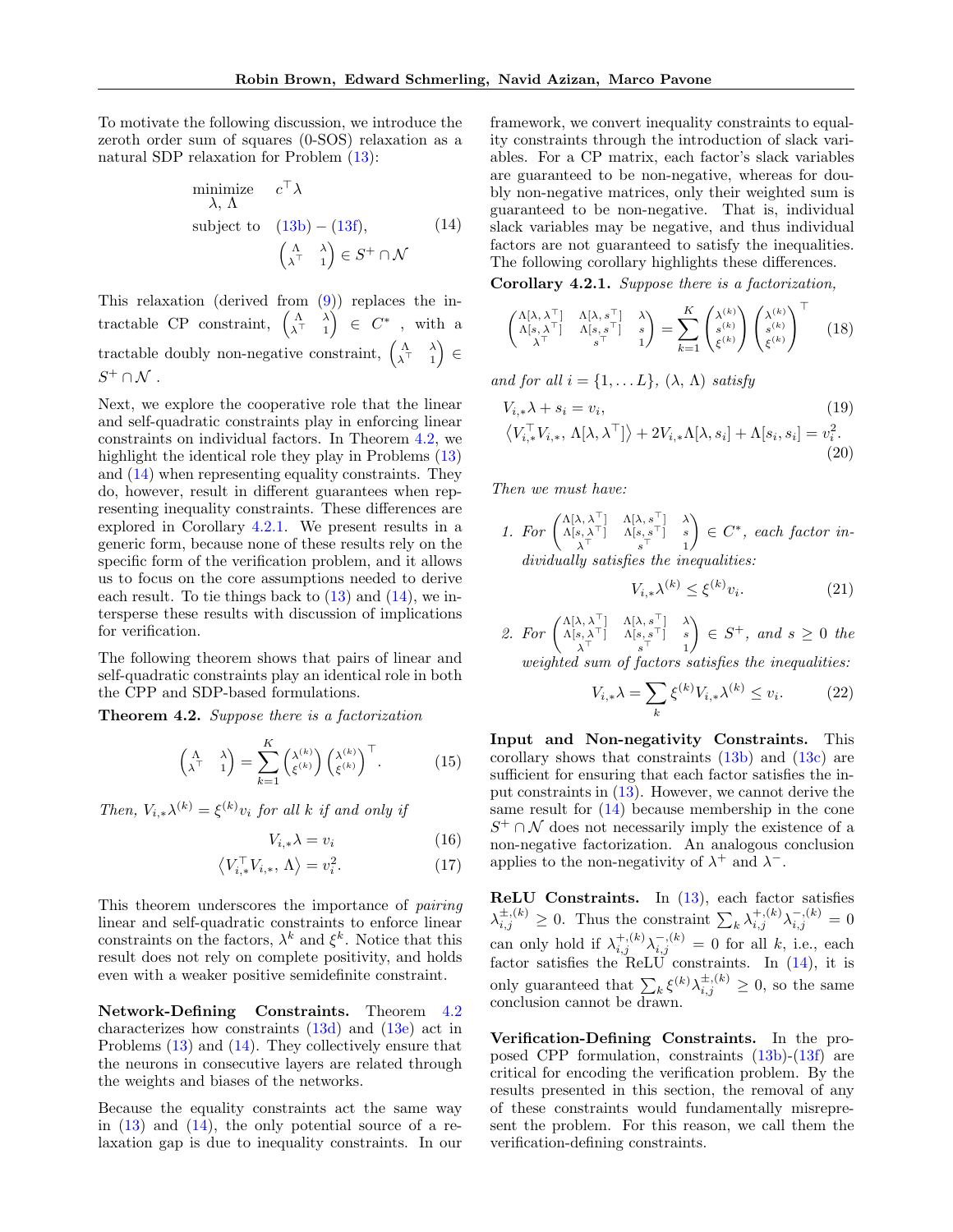Strengthening Constraints. In the (0-SOS) relaxation [\(14\)](#page-4-1), however, the verification-defining constraints are not sufficient to ensure exactness. One common strategy is to impose additional "strengthening constraints." These are constraints encoding a priori knowledge of the optimal solution. They will have no effect on [\(13\)](#page-3-4), but can potentially reduce the feasible domain in relaxations, thereby generating tighter relaxations. In the context of verification, these are typically derived from bound constraints:

<span id="page-5-0"></span>
$$
\hat{u}_{i,j} - (\lambda_{i,j}^+ - \lambda_{i,j}^-) \ge 0 \quad (23) \quad u_{i,j} - \lambda_{i,j}^+ \ge 0 \tag{24}
$$

<span id="page-5-4"></span>
$$
(\lambda_{i,j}^+ - \lambda_{i,j}^-) - \hat{l}_{i,j} \ge 0 \t(25) \t \lambda_{i,j}^+ - l_{i,j} \ge 0 \t(26)
$$

These are lower and upper bounds for each neuron's pre/post-activation values (denoted by  $\hat{l}_{i,j}, \hat{u}_{i,j}$ , and  $l_{i,j}, u_{i,j}$  respectively)—they can be found efficiently by forward propagating bounds on the input set. These bounds can be further refined by leveraging the following characterization of the convex hull of the graph of ReLUs:

<span id="page-5-1"></span>
$$
\lambda_{i,j}^{+} \le \frac{u_{i,j} - l_{i,j}}{\hat{u}_{i,j} - \hat{l}_{i,j}} ((\lambda_{i,j}^{+} - \lambda_{i,j}^{-}) - \hat{l}_{i,j}) + l_{i,j} \tag{27}
$$

This inequality is commonly referred to as the triangle relaxation due to the geometry of the convex hull [\(Liu](#page-9-18) [et al.,](#page-9-18) [2021,](#page-9-18) Fig. 6.4).

In our framework, each of these inequality constraints would be imposed by introducing a slack variable and including a pair of linear and self-quadratic constraints. In principle,  $(23)-(27)$  $(23)-(27)$  could be further combined with additional valid inequalities to provide even stronger relaxations. However, the following Corollary shows that simply combining existing linear inequalities, e.g., by multiplication, will not actually strengthen the relaxation.

<span id="page-5-3"></span> $\textbf{Corollary 4.2.2.} \ \mathit{If} \ \begin{pmatrix} \Lambda[\lambda, \lambda^{\top}] & \Lambda[\lambda, s^{\top}] & \lambda \ \Lambda[s, \lambda^{\top}] & \Lambda[s, s^{\top}] & s \end{pmatrix}$  $\lambda^{\top}$   $s^{\top}$  1  $\Big) \in S^+ \cap \mathcal{N},$ 

and  $(18)$ ,  $(19)$ ,  $(20)$  hold, then the following holds:

<span id="page-5-2"></span>
$$
v_i v_j - v_i V_{j,*} \lambda - v_j V_{i,*} \lambda + \langle V_{i,*}^\top V_{j,*}, \Lambda[\lambda, \lambda^\top] \rangle \ge 0
$$
\n(28)

Inequality [\(28\)](#page-5-2) is the linearized inequality representing  $(v_i - V_{i,*}\lambda)(v_i - V_{i,*}\lambda) \geq 0$ . In contrast to the selfquadratic constraints, this is a product of two different linear constraints. For this reason, we call constraints of this form "cross-quadratic" constraints. Corollary [4.2.2](#page-5-3) states that if we enforce constraints of the form  $V_i^* \lambda \leq v_i$  through the introduction of a slack variable and paired linear/self-quadratic constraints, then the derived cross-quadratic constraint will also hold. This is significant because in a number of existing works, cross-quadratic constraints derived from [\(23\)](#page-5-0)-[\(26\)](#page-5-4) are introduced, however the linear and self-quadratic constraints are excluded.

<span id="page-5-5"></span>

Figure 2: This table summarizes the constraints included in existing work. The † indicates partial encoding of constraints/categorizations that require additional qualification. Cross-quadratic constraints are marked with  $a \times in$  the self-quadratic row.

# <span id="page-5-6"></span>5 UNIFYING SDP-BASED VERIFICATION

Now that we have established the notions of verification-defining and strengthening constraints, we are in a position to show how existing work fits into our framework. We discuss two seemingly disparate frameworks that have served as the basis for subsequent work, [Raghunathan et al.](#page-10-8) [\(2018\)](#page-10-8) and [Fazlyab et al.](#page-9-14) [\(2022\)](#page-9-14). In this section we show how these frameworks, as well as subsequent works, are related by couching their approaches in the language of our proposed verification-defining and strengthening constraints. A number of subsequent works focus on improving computational aspects of existing relaxations (e.g., time to solution, memory usage) without aiming to improve the relaxation gap. These works are discussed in the Appendix rather than the main body of this paper because they largely have the same constraint structure at work.

A number of works in this section construct strengthening cuts derived from pre/post-activation bounds on neurons. Without loss of generality, we will assume that  $l_{i,j} < 0 < \hat{u}_{i,j}$  (otherwise the ReLU could be treated as the identity, if  $\hat{l}_{i,j} \geq 0$ , or zero, if  $\hat{u}_{i,j} \leq 0$ . The post-activation bounds are then  $l_{i,j} = 0$  and  $u_{i,j} = \hat{u}_{i,j}.$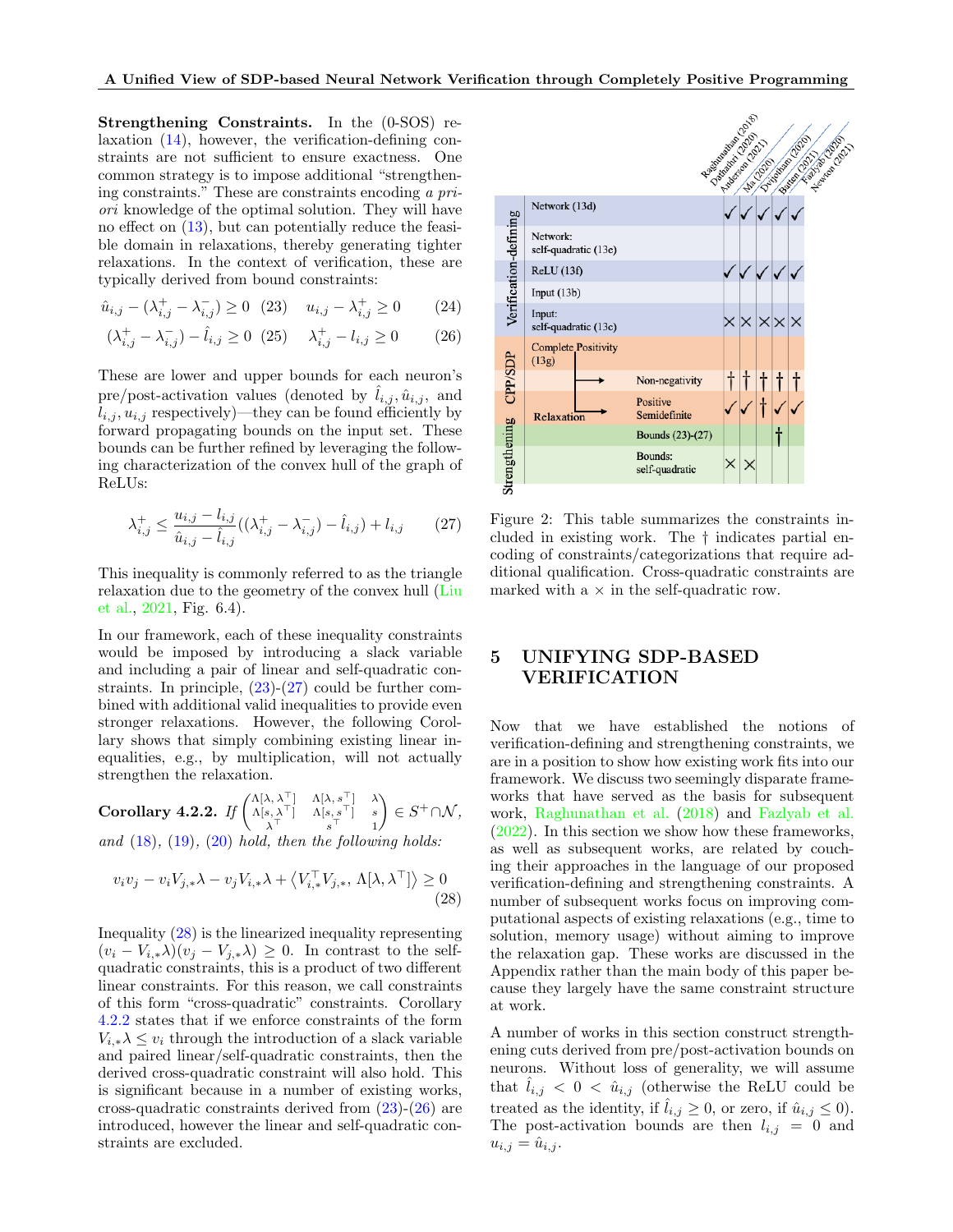#### 5.1 Direct SDP

To the best of our knowledge, [Raghunathan et al.](#page-10-8) [\(2018\)](#page-10-8) was the first to propose an SDP relaxation of the verification problem:

<span id="page-6-0"></span>
$$
\min_{z, Z} \overline{c}^{\top} z_{n,*}
$$
\n
$$
\text{s.t.} \quad z_{i,*} \geq 0, \ z_{i,*} \geq \overline{W}[i-1]z_{i-1,*},
$$
\n
$$
Z[z_{i,j}, z_{i,j}] = \overline{W}[i-1]_{j,*} Z[z_{i-1,*}, z_{i,j}],
$$
\n
$$
- Z[z_{i,j}, z_{i,j}] + (u_{i,j} + l_{i,j})z_{i,j} - l_{i,j}u_{i,j} \geq 0, \forall i, j,
$$
\n
$$
\begin{pmatrix} Z & z \\ z^{\top} & 1 \end{pmatrix} \in \mathcal{S}^{+}
$$
\n(29)

Although their approach does not include biases, it is straightforward to include them. Problem [\(29\)](#page-6-0) is equivalent to the following optimization problem:

<span id="page-6-1"></span>
$$
\min_{\lambda, \Lambda} c^{\top} \lambda
$$
\ns.t.  $(l_{0,i} + u_{0,i}) U_{i,*} \lambda - \langle U_{i,*}^{\top} U_{i,*}, \Lambda \rangle - u_i l_i \ge 0,$   
\n $\hat{u}_{i,j} \lambda_{i,j}^{+} - \Lambda[\lambda_{i,j}^{+}, \lambda_{i,j}^{+}] \ge 0, i \ge 1,$   
\n $W[i]_{j,*} \lambda = b[i]_{j},$   
\n $\Lambda[\lambda_{i,j}^{+}, \lambda_{i,j}^{-}] = 0,$   
\n $\begin{pmatrix} \Lambda & \lambda \\ \lambda^{\top} & 1 \end{pmatrix} \in S^{+},$   
\n $\lambda \ge 0$ \n(30)

where U is defined as  $U_{i,*}\lambda = \lambda_{0,i}^+ - \lambda_{0,i}^-$ . In the context of  $(14)$ , we see that  $(30)$  does not account for non-negativity of  $\Lambda$ , i.e.,  $\Lambda \in \mathcal{N}$ , and the network self-quadratic constraints  $(13e)$ .  $(30)$  also includes strengthening constraints derived from  $\lambda_{i,j}^+ \geq 0$  and  $(\hat{u}_{i,j} - \lambda_{i,j}^+) \geq 0.$ 

Tightening Extensions. Based on the observation that [\(30\)](#page-6-1) sometimes produces bounds looser than the triangle LP relaxation , [Batten et al.](#page-9-19) [\(2021\)](#page-9-19) proposes including linear cuts derived from [\(27\)](#page-5-1). In the following, we provide intuition for the gap that the triangle inequality closes.

The PSD constraint ensures that each neuron has a factorization in the form of [\(11\)](#page-3-10) where  $\lambda^{+, (k)}, \lambda^{-, (k)}$ are not necessarily non-negative (without loss of generality  $\xi^{(k)}$  can be normalized to be non-negative). In contrast to the CP case, the constraint  $\lambda^+ \geq 0$  only guarantees that  $\sum_{i=1}^{K} \xi^{(k)} \lambda^{+, (k)} \geq 0$ , and similarly for other inequalities. In terms of the pre/post-activation



Figure 3: This figure depicts the geometry of the triangle cut.  $\sum_k z^{(k)}(\hat{z}^{(k)} - z^{(k)}) = 0$  constrains z to the dotted red circle.  $z \geq \hat{z}$  and  $z \geq 0$  constrain z to the right of the dotted green and purple lines, respectively. The triangle cut [\(34\)](#page-6-2) constrains z to the left of the solid blue line. The lower and upper bounds  $(\hat{l} \leq \hat{z})$ and  $\hat{z} \leq \hat{u}$  used to construct the triangle cut are demarcated by the dotted black lines. The red cross marks the factor-wise ReLU (as in Figure [1\)](#page-3-2), and the shaded orange region indicates the region (in terms of  $\hat{z}$ ) for which the factor-wise ReLU is feasible.

splittings, it is guaranteed that:

<span id="page-6-3"></span>
$$
\sum_{i=1}^{K} \xi^{(k)} z^{(k)} \ge 0,
$$
\n(31)

$$
\sum_{i=1}^{K} \xi^{(k)} z^{(k)} \ge \sum_{i=1}^{K} \xi^{(k)} \hat{z}^{(k)},
$$
\n(32)

<span id="page-6-4"></span>
$$
\sum_{i=1}^{K} z^{(k)} (\hat{z}^{(k)} - z^{(k)}) = 0.
$$
 (33)

These are the analogs of [\(12\)](#page-3-11). The triangle cut provides the additional guarantee that

<span id="page-6-2"></span>
$$
\sum_{i=1}^{K} \xi^{(k)} z^{(k)} \le \frac{\hat{u}_{i,j}}{\hat{u}_{i,j} - \hat{l}_{i,j}} \left( \sum_{i=1}^{K} \xi^{(k)} \hat{z}^{(k)} - \hat{l}_{i,j} \right). \tag{34}
$$

Figure [\(27\)](#page-5-1) illustrates the geometry of these constraints when  $K = 2$ . The plots, from left to right and top to bottom, correspond to the cases where [\(34\)](#page-6-2) is (i) non-redundant and includes  $\sigma(\hat{z})$ , (ii) redundant, (iii) infeasible, and (iv) non-redundant but eliminates  $\sigma(\hat{z})$  given [\(31\)](#page-6-3) - [\(33\)](#page-6-4). The diagrams in the top row illustrate the effect of the triangle cut in restricting the feasible region of z given  $\hat{z}$ . In the first case, the triangle cut strictly reduces the feasible region, resulting in a strengthened relaxation. In the second case, the region defined by the intersection of  $(31)$  -  $(33)$ lies entirely within the region defined by [\(34\)](#page-6-2), i.e., the triangle cut does not add any additional information.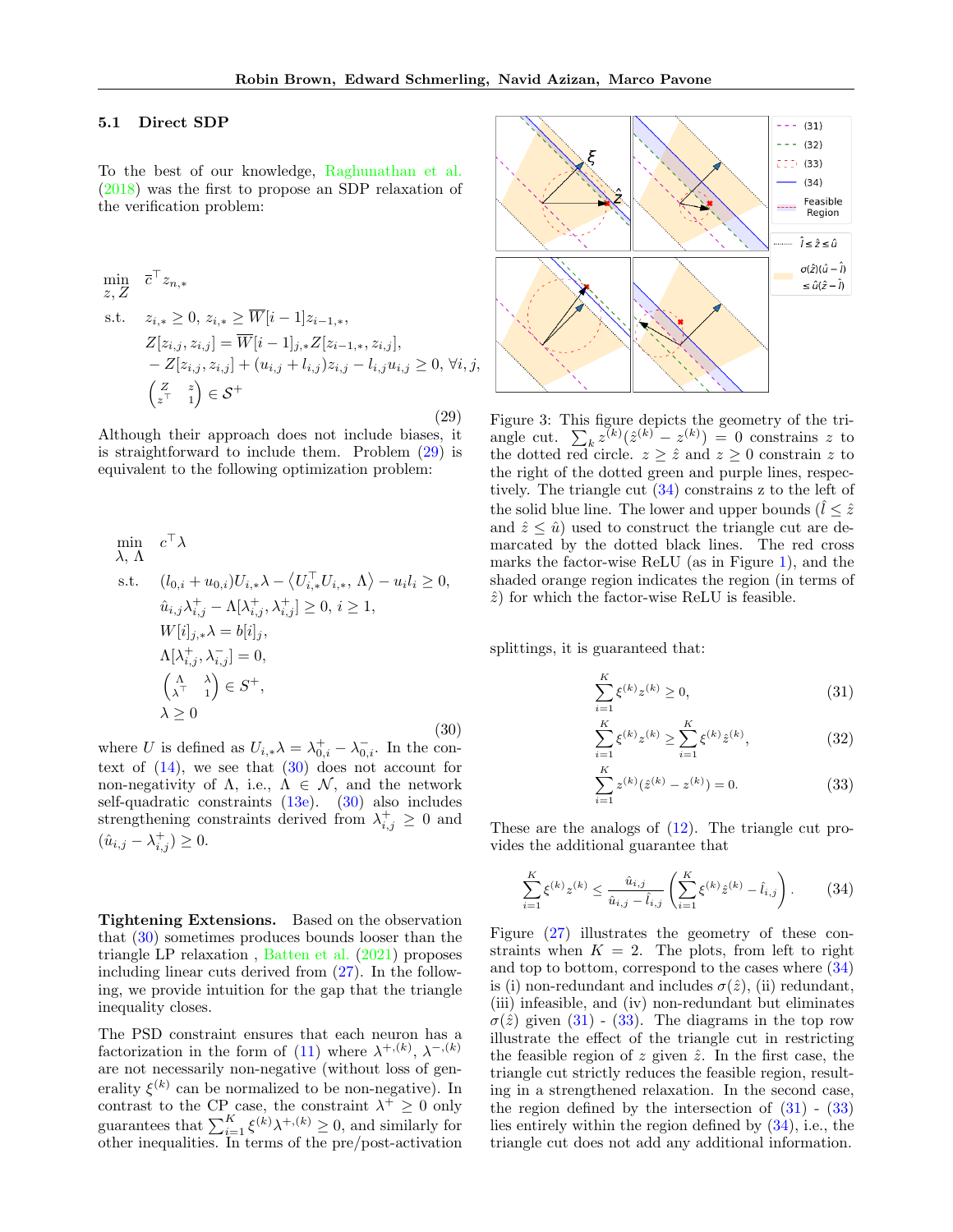The diagrams in the bottom row illustrate the triangle cut's role in enforcing "acceptable" values of  $\hat{z}$ . The third (infeasible) case occurs if and only if the pre-activation bounds are actually not satisfied  $\sum_{i=1}^K \xi^{(k)} \hat{z}^{(k)} \notin [\hat{l}, \hat{u}],$  i.e., the triangle cut implicitly constrains  $\hat{z} \in [\hat{l}, \hat{u}]$ . In the fourth case, the triangle cut is feasible but counter-intuitively renders the factor-wise ReLU,  $z^{(k)} = \sigma(\hat{z}^{(k)})$ , infeasible. This is because the triangle cut is only valid for  $\hat{z}$  that are convex combinations of

<span id="page-7-0"></span>
$$
\hat{z}^{(k)} \in \left[\frac{\hat{l}}{\xi^{(k)}}, \frac{\hat{u}}{\xi^{(k)}}\right],\tag{35}
$$

even if  $\sum_{i=1}^K \xi^{(k)} \hat{z}^{(k)} \in [\hat{l}, \hat{u}]$ . Condition [\(35\)](#page-7-0) is satisfied by any  $z^{(k)}$  corresponding to a forward pass of the network, but cannot be explicitly enforced in an SDP. The behavior of the triangle cut illustrates the contrast between the guarantees of the CPP formulation, which can be leveraged to (implicitly) impose constraints on individual factors, and SDP relaxations, which can only enforce constraints on the aggregate of factors.

### 5.2 Quadratic Constraints and the S-procedure

[Fazlyab et al.](#page-9-14) [\(2022\)](#page-9-14) proposes a novel framework based on the notion of quadratic constraints.[2](#page-7-1) In contrast with existing work, the proposed framework deals with classes of constraints obtained by taking infinite combinations of "atomic" constraints. For example, the atomic constraints  $x \geq 0$ ,  $y \geq 0$  are subsumed by the infinite class of constraints  $\{\alpha x + \beta y \ge 0\}$  parametrized by  $\alpha \geq 0$ ,  $\beta \geq 0$ . Critically,  $\alpha x + \beta y \geq 0$  for all  $\alpha \geq 0$ ,  $\beta \geq 0$  if and only if  $x \geq 0$  and  $y \geq 0$ , so these constructions are equivalent. Similarly, for each of the infinite classes of quadratic constraints proposed, we will identify the equivalent set of atomic constraints, and rewrite the formulation of [Fazlyab et al.](#page-9-14) [\(2022\)](#page-9-14) in a form that parallels the (0-SOS) relaxation [\(14\)](#page-4-1).

Polytopic Input Sets. [Fazlyab et al.](#page-9-14) [\(2022\)](#page-9-14) proposes encoding polytopic input sets,  $\mathcal{X} = \{x \in \mathbb{R}^{k_0} \mid$  $\overline{A}x \leq a$ , via a quadratic constraint

$$
\sum_{i,j} \Gamma_{i,j} (\underline{A}_{i,*} \lambda - a_i) (\underline{A}_{j,*} \lambda - a_j) \ge 0 \tag{36}
$$

with parameters,  $\Gamma_{i,j} \geq 0$ ,  $\Gamma_{i,i} = 0$ . The equivalent atomic constraints are

$$
(\underline{A}_{i,*}\lambda - a_i)(\underline{A}_{j,*}\lambda - a_j) \ge 0, \quad \forall i \ne j. \tag{37}
$$

ReLU Constraints. The ReLU constraints are defined through a quadratic constraint

$$
0 \geq \sum_{(i,j)} \left[ \rho_{(i,j)} \lambda_{i,j}^+ \lambda_{i,j}^- - \nu_{i,j} \lambda_{i,j}^+ - \eta_{i,j} \lambda_{i,j}^- \right]
$$
  
+ 
$$
\sum_{(i,j)\neq (k,l)} \gamma_{(i,j),(k,l)} (\lambda_{i,j}^+ - \lambda_{k,l}^+) (\lambda_{i,j}^- - \lambda_{k,l}^-)
$$
 (38)

for parameters  $\rho_{(i,j)} \in \mathbb{R}$ ,  $\gamma_{(i,j),(k,l)}, \nu_{i,j}, \eta_{i,j} \geq 0$ . The equivalent atomic constraints are:

<span id="page-7-3"></span><span id="page-7-2"></span>
$$
\lambda_{i,j}^+ \ge 0, \qquad \lambda_{i,j}^- \ge 0, \qquad \lambda_{i,j}^+ \lambda_{i,j}^- = 0 \quad \forall (i,j) \tag{39}
$$
  

$$
\lambda_{i,j}^+ \lambda_{k,l}^- \ge 0, \qquad \lambda_{i,j}^- \lambda_{k,l}^+ \ge 0 \quad \forall (i,j) \ne (k,l) \tag{40}
$$

Notice that [\(39\)](#page-7-2) is equivalent to  $\lambda \geq 0$  and [\(13f\)](#page-3-6), and [\(40\)](#page-7-3) is equivalent to the non-negativity constraint  $\Lambda[\lambda^+,\lambda^-] \geq 0$ . In summary, the formulation proposed by [Fazlyab et al.](#page-9-14) [\(2022\)](#page-9-14) can be shown to be equivalent to

$$
\min_{\lambda, \Lambda} c^{\top} \lambda
$$

<span id="page-7-4"></span>s.t. 
$$
\langle \underline{A}_{i,*}^{\top} \underline{A}_{j,*}, \Lambda \rangle - a_i \underline{A}_{j,*} \lambda - a_j \underline{A}_{i,*} \lambda \ge a_i a_j, i \ne j,
$$
  
\n $W[i]_{j,*} \lambda = b[i]_j,$   
\n $\Lambda[\lambda_{i,j}^+, \lambda_{i,j}^-] = 0,$   
\n $\begin{pmatrix} \Lambda & \lambda \\ \lambda^{\top} & 1 \end{pmatrix} \in S^+,$   
\n $\lambda \ge 0, \quad \Lambda[\lambda^+, (\lambda^-)^{\top}] \ge 0$  (41)

In the context of  $(14)$ , we see that  $(41)$  does not account for  $(13b)$ ,  $(13c)$ ,  $(13e)$ , and only partially accounts for  $\Lambda \in \mathcal{N}$ . We also observe that [\(41\)](#page-7-4) has included cross-quadratic input constraints that are redundant in [\(14\)](#page-4-1).

Using the 0-SOS relaxation as a shared framework, we can thus unify many of the existing works on SDPbased verification. Our analysis clearly lays out the constraints that are included in or excluded from existing work, with Figure [2](#page-5-5) summarizing these points.

# 6 EXPERIMENTS

In Sections [4](#page-3-1) and [5,](#page-5-6) we have claimed that the "verification-defining" constraints are critical for accurately representing the neural network computation, and shown that a number of existing SDP-based relaxations omit various such constraints. In this section, we empirically evaluate some of the questions we have left unanswered. Chiefly, to what degree do the verification-defining constraints matter, i.e., is it possible to get a reasonable verification gap even without

<span id="page-7-1"></span><sup>&</sup>lt;sup>2</sup>The techniques of [Fazlyab et al.](#page-9-14)  $(2022)$  can be applied to activations other that ReLUs by abstracting non-ReLU activations with linear bounds characterizing various properties of activation functions (e.g., monotonicity, bounded slope, bounded values). In this section, we will focus on results pertaining to ReLU networks with polytopic input constraints, and halfspace output constraints, in order to draw a direct comparison to the other methods discussed in this paper. However, the analysis of linear and selfquadratic constraints applies to SDP encodings of the properties arising from general activation functions, even in the absence of exactness.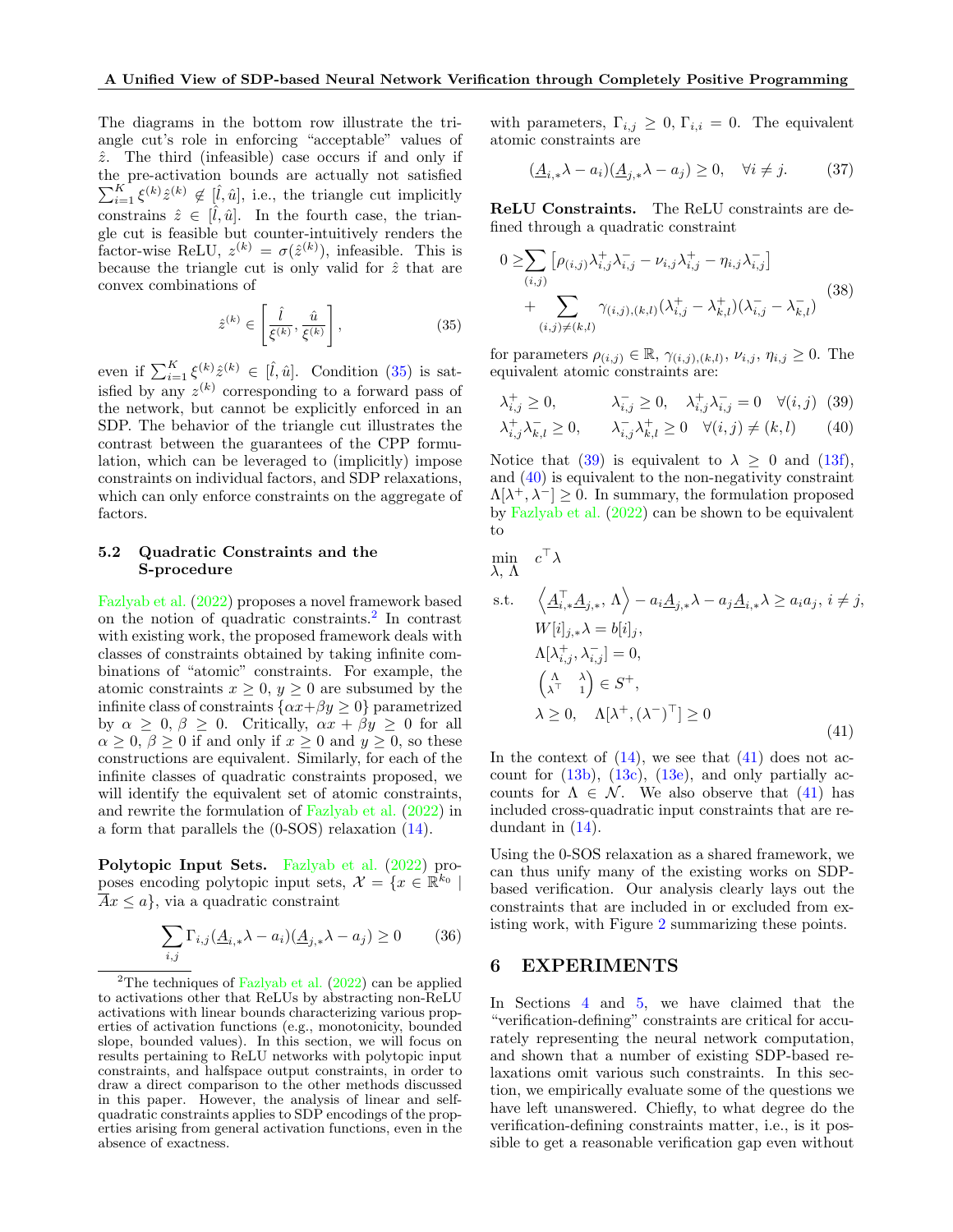all of the verification-defining constraints? And, do proposed strengthening constraints sufficiently make up for the missing verification-defining constraints?

In this section, we consider a ReLU network with two inputs, one output, and one hidden layer with 10 neurons. We generated 100 network instances by selecting the weights and biases uniformly between -1.0 and 1.0. We consider a safety rule where the input set is defined as  $\mathcal{X} := \{z_{0,*} \mid z_{0,*} \in [-1.0, 0.1]^2\}$  and the output set is defined as  $\mathcal{Y} := \{z_{n,*} \mid z_{n,*} \geq 0\}.$ 

We computed the ground-truth minimum by formulating the verification problem as a MILP [Tjeng et al.](#page-10-0) [\(2019\)](#page-10-0), and solving to global optimality using [Gurobi](#page-9-20) [Optimization, LLC](#page-9-20) [\(2020\)](#page-9-20), with a tolerance of  $1 \times$ 10−<sup>5</sup> . We solve all SDPs using Splitting Conic Solver (SCS) [O'Donoghue et al.](#page-10-10) [\(2016\)](#page-10-10), also with a tolerance of  $1 \times 10^{-5}$ .

Ablating Verification-Defining Constraints. In Section [4,](#page-3-1) we have shown that removal of any of the verification-defining constraints fundamentally changes the underlying problem being relaxed, however we have left unanswered the degree to which removing individual constraints increases the relaxation gap. We evaluate this empirically by considering variants of [\(14\)](#page-4-1) where constraints are removed individually from the problem (termed the ablated SDPs). We focus on ablating  $(13b)-(13e)$  $(13b)-(13e)$ , and  $\Lambda \geq 0$ , because con-straints [\(13f\)](#page-3-6) and  $\lambda \geq 0$ , are not typically omitted in the literature. The relative errors of each of the ablated SDPs are plotted in Figure [4a.](#page-8-0)

We find that removing the input linear constraints, [\(13b\)](#page-3-5), has the smallest effect on the relaxation gap, even sometimes resulting in exact relaxations. On the other hand, removing the non-negativity constraint,  $\Lambda > 0$ , typically leads to bounds that are entirely uninformative, with relative errors ranging from 243 to  $5.1 \times 10^4$ . We also find that without the network selfquadratic constraints,  $(13e)$ , the relative errors range from 63 to  $4 \times 10^4$ . The results of this ablation study are significant, because in the context of Figure [\(2\)](#page-5-5), we see that there are no existing approaches that entirely encode [\(13b\)](#page-3-5), [\(13e\)](#page-3-8), and  $\Lambda \geq 0$ .

Comparison to the Literature. While we have shown that removing the verification-defining constraints typically introduces a significant relaxation gap, all existing work surveyed above also includes various strengthening constraints that imbue additional knowledge of the problem structure. In this experiment, we evaluate whether the strengthening constraints are sufficient to make up for the missing verification-defining constraints. Figure [4b](#page-8-0) plots the relative errors of the 0-SOS relaxation [\(14\)](#page-4-1), and that of several relaxations proposed in the literature.

We find that  $(14)$  typically results in the tightest relaxations, and is often exact. [Batten et al.](#page-9-19) [\(2021\)](#page-9-19) and [Fa-](#page-9-14)

<span id="page-8-0"></span>

(a) This figure plots the relative error when constraints (b) This figure shows the relin [\(14\)](#page-4-1) are ablated. While ative relaxation gap of the 0 removing  $(13b)$  typically re-SOS relaxation,  $(14)$ , as well sults in reasonable relaxation as those of several existing gaps, the removal of any relaxations. The 0-SOS reother constraint renders the laxation is often exact, with relaxation entirely uninfor-a median error that is orders mative with gaps typically of magnitude smaller than on the order of  $10^2$ .



[zlyab et al.](#page-9-14) [\(2022\)](#page-9-14) are sometimes exact, while [Raghu](#page-10-8)[nathan et al.](#page-10-8) [\(2018\)](#page-10-8) never is. All exhibit median relaxation gaps that are orders of magnitudes larger than that of [\(14\)](#page-4-1). Notably, all exhibit considerably smaller relaxation gaps than the ablated SDPs. This indicates that the gaps observed in the baselines are largely dependent on the strengthening constraints.

# 7 CONCLUSION

In this paper, we have shown that verification of ReLU networks can be formulated exactly as a complete positive program, and provided analysis showing that the formulation is minimal. Leveraging the similarity between the form of the CPP formulation and SDP-based relaxations, we use our formulation as the basis for a unifying perspective on existing approaches. We also provide empirical evaluation demonstrating (1) that the verification defining constraints are indispensable for accurately representing the verification problem, and (2) the 0-SOS relaxation of the proposed formulation exhibits relaxation gaps that are orders of magnitude smaller than existing methods, and is often exact.

While we have focused on the 0-SOS relaxation as a comparison to existing approaches, it is just one in a hierarchy of relaxations now at our disposal. Because higher order order SOS relaxations scale poorly, however, their application to solving verification requires further investigation. Fortunately, there is an abundance of literature devoted to systematically improving the tractability of SOS-based methods. In particular, we highlight the r-DSOS and r-SDSOS hierarchies proposed by [Ahmadi and Majumdar](#page-9-21) [\(2019\)](#page-9-21) as promising algorithmic paradigms for addressing the CPP formulation we have proposed. We believe the most valuable contribution of this work is the potential for a new class of verification methods that can systematically trade-off tightness and efficiency, with exactness as the limiting case.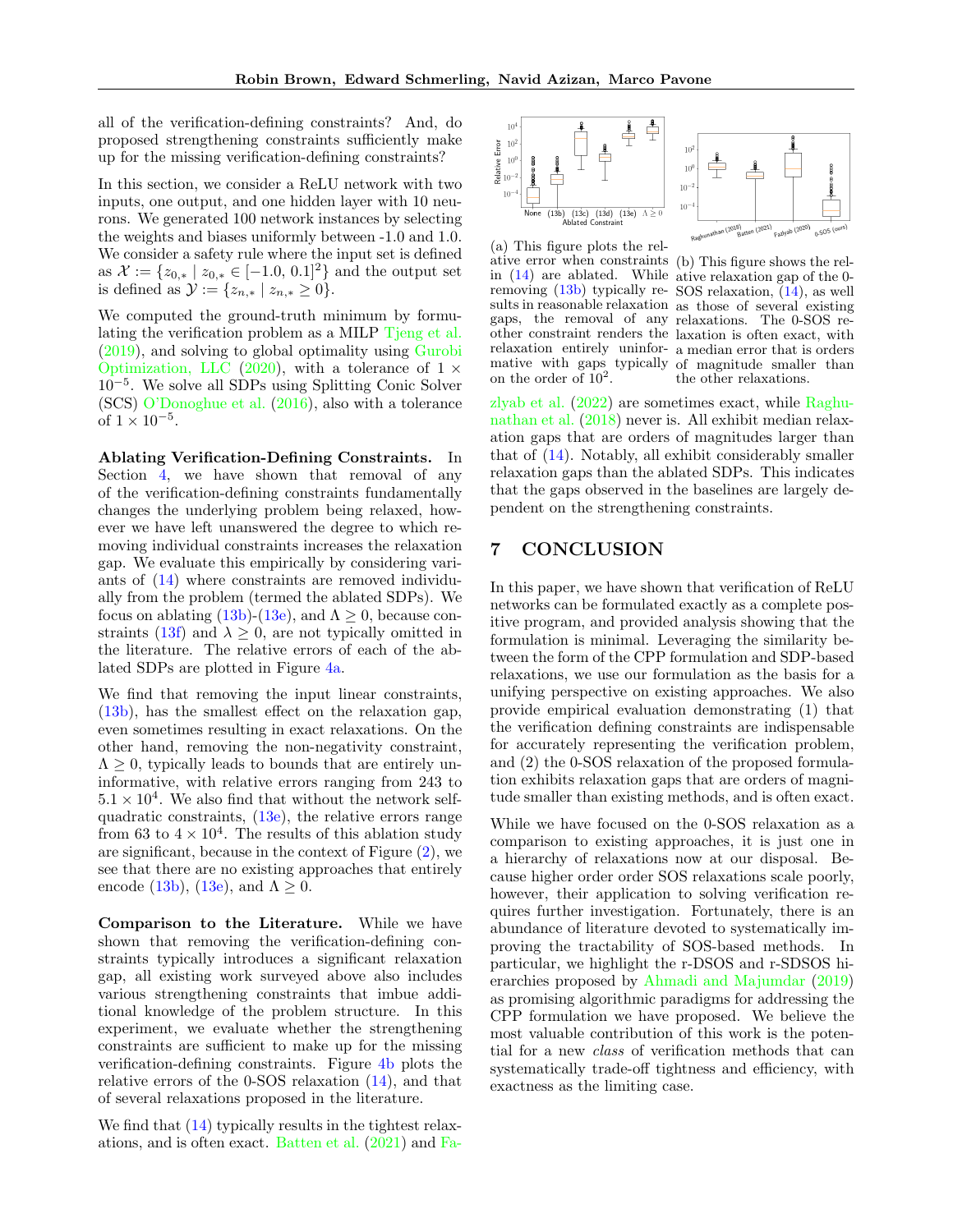### Acknowledgements

This work was supported by NSF CCF (grant #1918549) and the NASA University Leadership Initiative (grant #80NSSC20M0163); this article solely reflects the opinions and conclusions of its authors and not any NSF or NASA entity.

### References

- <span id="page-9-21"></span>Ahmadi, A. and Majumdar, A. (2019). DSOS and SDSOS optimization: More tractable alternatives to sum of squares and semidefinite optimization. SIAM Journal on Optimization, 3(2):193–230.
- <span id="page-9-12"></span>Anderson, B., Ma, Z., Li, S., and Sojoudi, S. (2021). Partition-based convex relaxations for certifying the robustness of relu neural networks. arXiv preprint arXiv:2004.00570.
- <span id="page-9-19"></span>Batten, B., Kouvaros, P., Lomuscio, A., and Zheng, Y. (2021). Efficient neural network verification via layer-based semidefinite relaxations and linear cuts. In Int. Joint Conf. on Artificial Intelligence.
- <span id="page-9-7"></span>Bunel, R., Turkaslan, I., Torr, P., Kohli, P., and Kumar, M. (2018). A unified view of piecewise linear neural network verification. In Conf. on Neural Information Processing Systems.
- <span id="page-9-22"></span>Burer, S. (2009). On the copositive representation of binary and continuous nonconvex quadratic programs. Mathematical Programming, 120(2):479–495.
- <span id="page-9-1"></span>Cheng, C., Nührenberg, G., and Ruess, H. (2017). Maximum resilience of artificial neural networks. In International Symposium on Automated Technology for Verification and Analysis.
- <span id="page-9-11"></span>Dathathri, S., Dvijotham, K., Kurakin, A., Raghunathan, A., Uesato, J., Bunel, R., Shankar, S., Steinhardt, J., Goodfellow, I., Liang, P., and Kohli, P. (2020). Enabling certification of verificationagnostic networks via memory-efficient semidefinite programming. In Conf. on Neural Information Processing Systems.
- <span id="page-9-5"></span>De Palma, A., Bunel, R., Desmaison, A., Dvijotham, K., Kohli, P. Torr, P., and P., K. (2021). Improved branch and bound for neural network verification via lagrangian decomposition. arXiv preprint arXiv:2002.10410.
- <span id="page-9-17"></span>Du¨r, M. (2010). Copositive programming–a survey. In Diehl, M., Glineur, F., Jarlebring, E., and Michiels, W., editors, Recent Advances in Optimization and its Applications in Engineering. Springer.
- <span id="page-9-10"></span>Dvijotham, K., Gowal, S., Stanforth, R., Arandjelovic, R., O'Donoghue, B., Uesato, J., and Kohli, P. (2018a). Training verified learners with learned verifiers. arXiv preprint arXiv:1805.10265.
- <span id="page-9-9"></span>Dvijotham, K., Stanforth, R., Gowal, S., Mann, T., and Kohli, P. (2018b). A dual approach to scalable verification of deep networks. In Proc. Conf. on Uncertainty in Artificial Intelligence.
- <span id="page-9-16"></span>Dvijotham, K., Stanforth, R., Gowal, S., Qin, C., De, S., and Kohli, P. (2020). Efficient neural network verification with exactness characterization. In Adams, R. P. and Gogate, V., editors, Proc. Conf. on Uncertainty in Artificial Intelligence, volume 115 of Proceedings of Machine Learning Research, pages 497–507. PMLR.
- <span id="page-9-4"></span>Ehlers, R. (2017). Formal verification of piece-wise linear feed-forward neural networks. In International Symposium on Automated Technology for Verification and Analysis.
- <span id="page-9-14"></span>Fazlyab, M., Morari, M., and Pappas, G. (2022). Safety verification and robustness analysis of neural networks via quadratic constraints and semidefinite programming. IEEE Transactions on Automatic Control,  $67(1):1-15$ .
- <span id="page-9-3"></span>Fischetti, M. and Jo, J. (2017). Deep neural networks as 0-1 mixed integer linear programs: A feasibility study. arXiv preprint arXiv:1712.06174.
- <span id="page-9-8"></span>Gowal, S., Dvijotham, K., Stanforth, R., Bunel, R., Qin, C., Uesato, J., Arandjelovic, R., Mann, T., and Kohli, P. (2018). On the effectiveness of interval bound propagation for training verifiably robust models. arXiv preprint arXiv:1810.12715.
- <span id="page-9-20"></span>Gurobi Optimization, LLC (2020). Gurobi Optimizer Reference Manual. Available at [http://www.](http://www.gurobi.com) [gurobi.com](http://www.gurobi.com).
- <span id="page-9-6"></span>Jaeckle, F., Lu, J., and Kumar, M. (2021). Neural network branch-and-bound for neural network verification. arXiv preprint arXiv:2107.12855.
- <span id="page-9-0"></span>Katz, G., Barrett, C., Dill, D., Julian, K., and Kochenderfer, M. (2017). Reluplex: An efficient SMT solver for verifying deep neural networks. In Proc. Int. Conf. Computer Aided Verification.
- <span id="page-9-23"></span>Lin, C.-J. (2007). Projected gradient methods for nonnegative matrix factorization. Neural Computation, 19(10):2756–2779.
- <span id="page-9-18"></span>Liu, C., Arnon, T., Lazarus, C., Strong, C., Barrett, C., and Kochenderfer, M. (2021). Algorithms for verifying deep neural networks. Foundations and Trends in Optimization, 4(3-4):244–404.
- <span id="page-9-2"></span>Lomuscio, A. and Maganti, L. (2017). An approach to reachability analysis for feed-forward relu neural networks. arXiv preprint arXiv:1706.07351.
- <span id="page-9-13"></span>Ma, Z. and Sojoudi, S. (2020). Strengthened SDP verification of neural network robustness via non-convex cuts. arXiv preprint arXiv:2010.08603.
- <span id="page-9-15"></span>Newton, M. and Papachristodoulou, A. (2021). Exploiting sparsity for neural network verification. In Jadbabaie, A., Lygeros, J., Pappas, G. J., A. Parrilo, P., Recht, B., Tomlin, C. J., and Zeilinger, M. N., editors, Learning for Dynamics & Control, volume 144 of Proceedings of Machine Learning Research, pages 715–727. PMLR.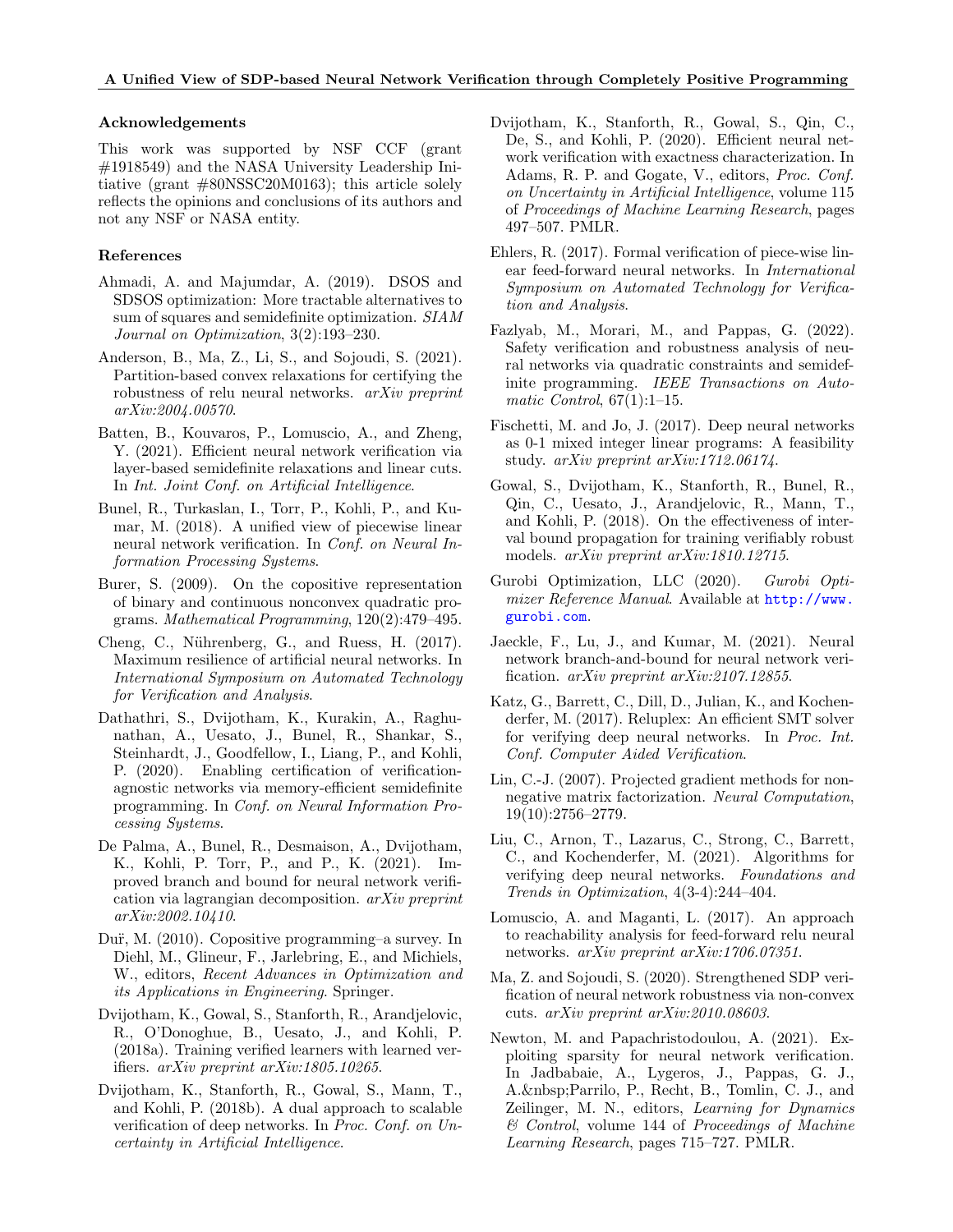- <span id="page-10-10"></span>O'Donoghue, B., Chu, E., Parikh, N., and Boyd, S. (2016). Conic optimization via operator splitting and homogeneous self-dual embedding. Journal of Optimization Theory & Applications, 169(3):1042– 1068.
- <span id="page-10-9"></span>Parrilo, P. A. (2000). Structured Semidefinite Programs and Semialgebraic Geometry Methods in Robustness and Optimization. PhD thesis, Massachusetts Inst. of Technology.
- <span id="page-10-8"></span>Raghunathan, A., Steinhardt, J., and Liang, P. (2018). Semidefinite relaxations for certifying robustness to adversarial examples. In Conf. on Neural Information Processing Systems, pages 10900–10910.
- <span id="page-10-6"></span>Salman, H., Yang, G., Zhang, H.and Hsieh, C., and Zhang, P. (2019). A convex relaxation barrier to tight robustness verification of neural networks. In Conf. on Neural Information Processing Systems.
- <span id="page-10-1"></span>Scheibler, K., Winterer, L., Wimmer, R., and Becker, B. (2015). Towards verification of artificial neural networks. In MBMV.
- <span id="page-10-7"></span>Sherali, H. and Adams, W. P. (1998). Reformulationlinearization techniques for discrete optimization problems. In Handbook of Combinatorial Optimization. Springer.
- <span id="page-10-2"></span>Singh, G., Gehr, T., Mirman, M., Püschel, M., and Vechev, M. (2018). Fast and effective robustness certification. In Conf. on Neural Information Processing Systems.
- <span id="page-10-0"></span>Tjeng, V., Xiao, K., and Tedrake, R. (2019). Evaluating robustness of neural networks with mixed integer programming. In Int. Conf. on Learning Representations.
- <span id="page-10-3"></span>Wang, S., Pei, K., Whitehouse, J., Yang, J., and Jana, S. (2018a). Efficient formal safety analysis of neural networks. In Conf. on Neural Information Processing Systems.
- <span id="page-10-4"></span>Wang, S., Pei, K., Whitehouse, J., Yang, J., and Jana, S. (2018b). Formal security analysis of neural networks using symbolic intervals. In Proc. USENIX Conf. on Security Symposium.
- <span id="page-10-5"></span>Wong, E., Schmidt, F., Metzen, J., and Kolter, Z. (2018). Scaling provable adversarial defenses. In Conf. on Neural Information Processing Systems.
- <span id="page-10-11"></span>Zhang, R. (2020). On the tightness of semidefinite relaxations for certifying robustness to adversarial examples. In Conf. on Neural Information Processing Systems.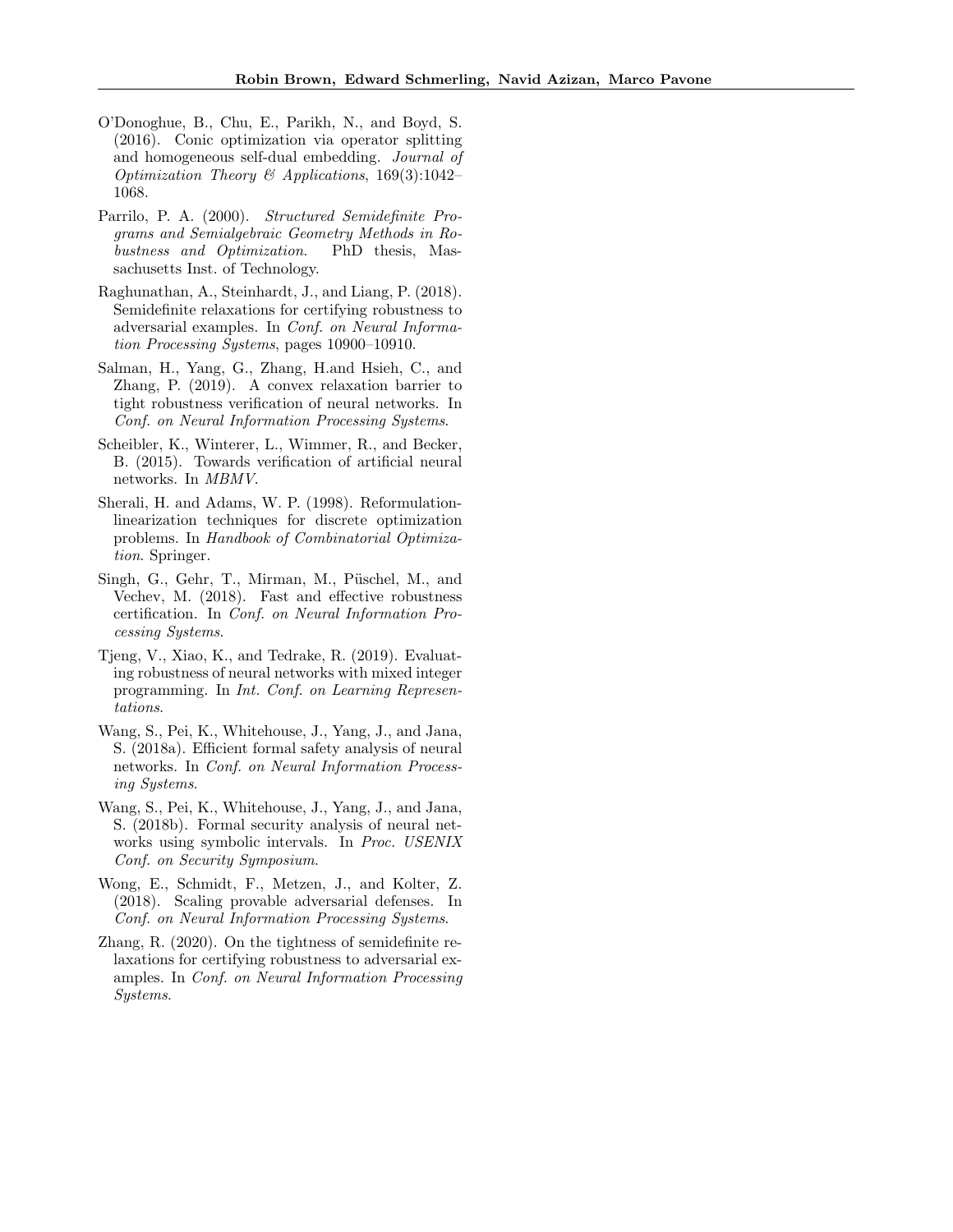# A APPENDIX

### A.1 Illustration of expanded out matrices

In this paper, we have made a number of routine conversions between matrices that act on pre/post-activation variables corresponding to a single layer, to those that act on the collection of all positive/negative splittings of variables from all layers. In this section, we provide a concrete example of how these conversions are carried out. Specifically, we illustrate the relationship between the matrices that act on single layers,  $\overline{M}$ , those that act on all variables, including slack variables  $M$ , and those that act on all variables except slack variables  $M$ .

Consider an input set defined as  $\mathcal{X} = \{x \in \mathbb{R}^{h_0} \mid \overline{A}x \le a\}$ . The matrix  $\overline{A} \in \mathbb{R}^{m \times h_0}$  only acts on the input vector,  $z_{0,*}$ . In this paper, we use the positive/negative splitting, so the input constraint is given by

$$
\overline{A}(\lambda_{0,*}^+ - \lambda_{0,*}^-) \le a. \tag{42}
$$

In addition, we concatenate all of the neurons and slack variables in a single vector

$$
\lambda = \begin{pmatrix}\n\lambda_{0,*}^+ \\
\lambda_{1,*}^+ \\
\vdots \\
\lambda_{n,*}^- \\
\lambda_{1,*}^- \\
\lambda_{1,*}^- \\
\vdots \\
\lambda_{n,*}^- \n\end{pmatrix}
$$
\n(43)

where  $s \in \mathbb{R}^m$  is a vector of slack variables corresponding to the input inequality constraints. Let  $N := \sum_{i=0}^n h_i$ be the number of neurons,  $\lambda \in \mathbb{R}^{2N+m}$  (the factor of two is because there are two variables for every neuron). Then, the constraint  $\overline{A}(\lambda_{0,*}^+ - \lambda_{0,*}^-) \le a$  may be written as

$$
\left(\overline{A} \quad 0 \quad \dots \quad 0 \quad -\overline{A} \quad 0 \quad \dots \quad 0 \quad 0\right) \begin{pmatrix} \lambda_{0,*}^+ \\ \lambda_{1,*}^+ \\ \vdots \\ \lambda_{n,*}^- \\ \lambda_{1,*}^- \\ \vdots \\ \lambda_{n,*}^- \end{pmatrix} \le a. \tag{44}
$$

We define  $\underline{A} \in \mathbb{R}^{m \times (2N+m)}$ , which acts on all variables but does not incorporate the effect of slack variables, as

$$
\underline{A} := (\overline{A} \quad 0 \quad \dots 0 \quad -\overline{A} \quad 0 \quad \dots 0 \quad 0). \tag{45}
$$

Similarly, for appropriate  $s \geq 0$ , then  $\overline{A}(\lambda_{0,*}^+ - \lambda_{0,*}^-) \leq a$  may be written as

 $\overline{\phantom{a}}$ 

$$
\overline{A} \quad 0 \quad \dots \quad 0 \quad -\overline{A} \quad 0 \quad \dots \quad 0 \quad I) \begin{pmatrix} \lambda_{0,*}^+ \\ \lambda_{1,*}^+ \\ \vdots \\ \lambda_{n,*}^- \\ \lambda_{0,*}^- \\ \vdots \\ \lambda_{n,*}^- \end{pmatrix} = a. \tag{46}
$$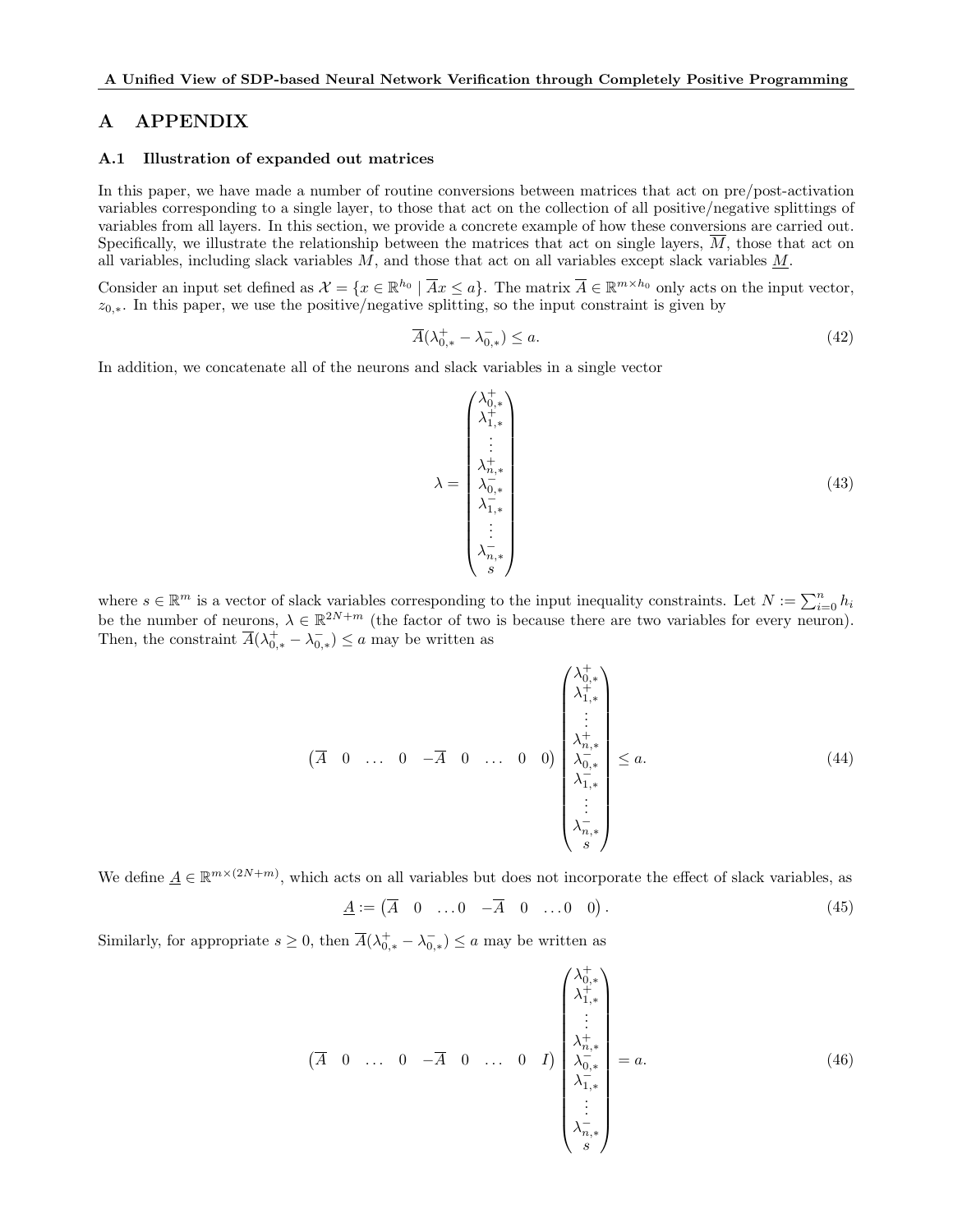We define  $A \in \mathbb{R}^{m \times (2N+m)}$ , which acts on all variables including slacks, as

$$
A := \begin{pmatrix} \overline{A} & 0 & \dots & 0 & -\overline{A} & 0 & \dots & 0 & I \end{pmatrix} . \tag{47}
$$

#### A.2 Proofs of Section [4](#page-3-1)

**Theorem**  $(4.1)$ . Problem  $(6)$  is equivalent to the following convex optimization problem:

$$
OPT_{\text{CPP=}} \text{minimize} \quad c^{\top} \lambda
$$
\n
$$
\lambda, \Lambda
$$
\n
$$
\text{subject to} \qquad A_{j,*} \lambda = a_j \quad , \tag{13b}
$$

$$
\left\langle A_{j,*}^\top A_{j,*}, \Lambda \right\rangle = a_j^2 \quad , \tag{13c}
$$

$$
W[i]_{j,*}\lambda = b[i]_j \quad , \tag{13d}
$$

$$
\langle W[i]_{j,*}^\top W[i]_{j,*}, \Lambda \rangle = b[i]_j^2 \quad , \tag{13e}
$$

$$
\Lambda[\lambda_{i,j}^+,\lambda_{i,j}^-] = 0 \quad , \tag{13f}
$$

$$
\begin{pmatrix} \Lambda & \lambda \\ \lambda^{\top} & 1 \end{pmatrix} \in \mathcal{C}^* \tag{13g}
$$

Exactness is defined by the following conditions:

- 1. OPT = OPT<sub>CPP</sub>: Problem [\(6\)](#page-2-0) and Problem [\(13\)](#page-3-4) have the same objective value.
- 2. If  $(\lambda^*, \Lambda^*)$  = arg min [\(13\)](#page-3-4) then  $\lambda^*$  is in the convex hull of optimal solutions for Problem [\(6\)](#page-2-0).

Proof. This follows as a direct application of Theorem 3.2 from [Burer](#page-9-22) [\(2009\)](#page-9-22). The two assumptions required are:

- The binary variables satisfy the key assumption, chiefly, boundedness. This assumption is automatically satisfied as formulation [\(6\)](#page-2-0) does not have any binary variables.
- Each variable in a complementarity constraint is bounded. This follows from our assumption of a bounded input set. Explicit bounds on each neuron can be derived by forward propagating the input bounds.

 $\Box$ 

**Theorem**  $(4.2)$ . Suppose there is a factorization

$$
\begin{pmatrix} \Lambda & \lambda \\ \lambda^{\top} & 1 \end{pmatrix} = \sum_{k=1}^{K} \begin{pmatrix} \lambda^{(k)} \\ \xi^{(k)} \end{pmatrix} \begin{pmatrix} \lambda^{(k)} \\ \xi^{(k)} \end{pmatrix}^{\top}.
$$
\n(48)

Then,  $V_{i,*}\lambda^{(k)} = \xi^{(k)}v_i$  for all k if and only if

$$
V_{i,*} \lambda = v_i \tag{16}
$$

$$
\left\langle V_{i,*}^{\top} V_{i,*}, \Lambda \right\rangle = v_i^2. \tag{17}
$$

*Proof.* ( $\Leftarrow$ ) We will first show that if  $(\lambda, \Lambda)$  satisfy [\(16\)](#page-4-6) and [\(17\)](#page-4-7), then  $V_{i,*}\lambda^{(k)} = \xi^{(k)}v_i$ . Expanding out the outer product,

$$
\begin{pmatrix} \Lambda & \lambda \\ \lambda^{\top} & 1 \end{pmatrix} = \sum_{k=1}^{K} \begin{pmatrix} \lambda^{(k)} \\ \xi^{(k)} \end{pmatrix} \begin{pmatrix} \lambda^{(k)} \\ \xi^{(k)} \end{pmatrix}^{\top} = \sum_{k=1}^{K} \begin{pmatrix} \lambda^{(k)} (\lambda^{(k)})^{\top} & \xi^{(k)} \lambda^{(k)} \\ \xi^{(k)} (\lambda^{(k)})^{\top} & (\xi^{(k)})^2 \end{pmatrix}.
$$
 (49)

Matching up terms,  $\{\lambda^{(k)}, \xi^{(k)}\}$  must satisfy

$$
\sum_{k} (\xi^{(k)})^2 = 1 \tag{50}
$$

$$
\sum_{k} \xi^{(k)} \lambda^{(k)} = \lambda \tag{51}
$$

$$
\sum_{k} \lambda^{(k)} (\lambda^{(k)})^{\top} = \Lambda \tag{52}
$$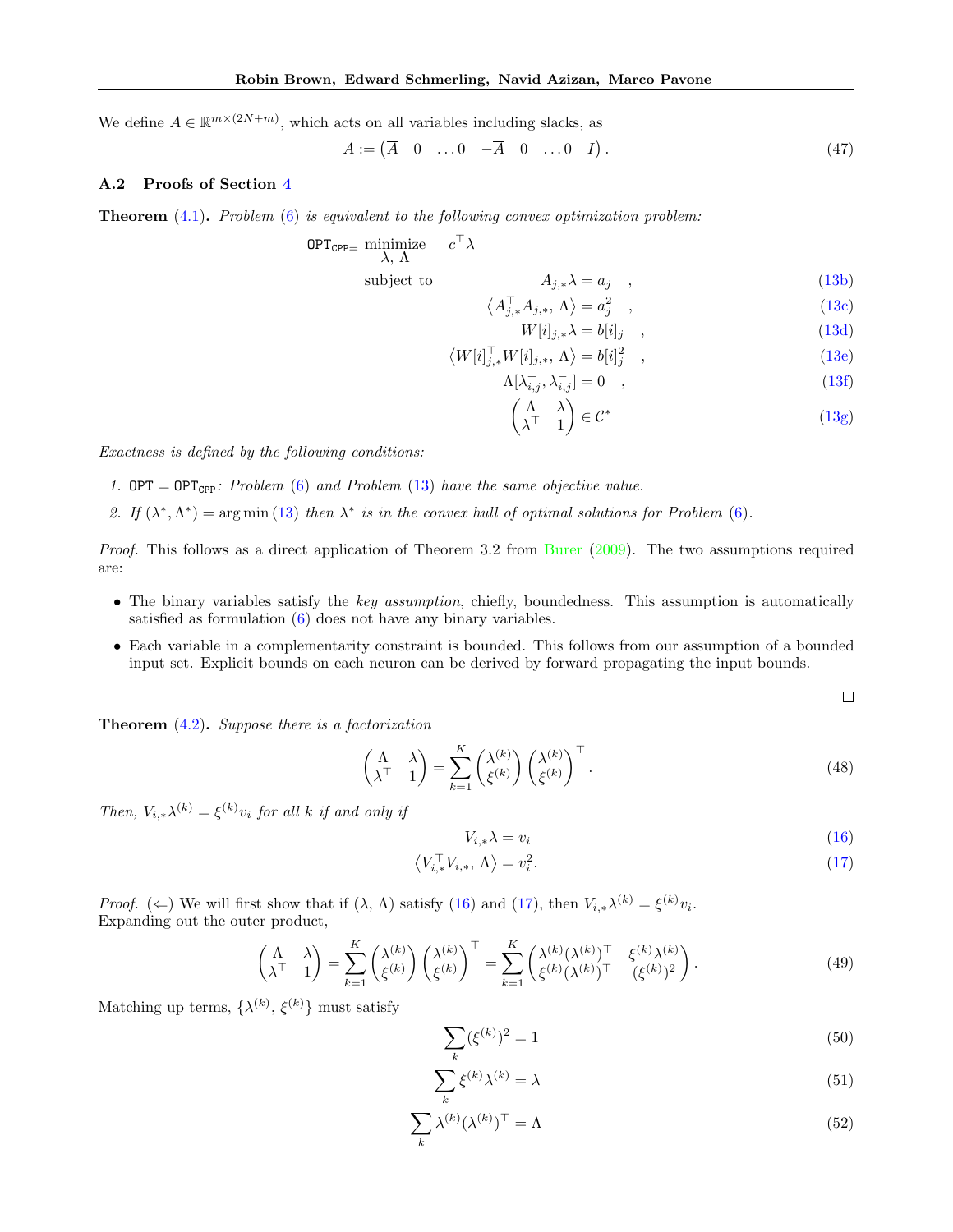Substituting these summations into the constraints, we get that

$$
V_{i,*}\lambda = \sum_{k} \xi^{(k)} V_{i,*}\lambda^{(k)} = v_i \tag{53}
$$

<span id="page-13-0"></span>
$$
\left\langle V_{i,*}^{\top} V_{i,*}, \Lambda \right\rangle = \sum_{k} (V_{i,*} \lambda^{(k)})^2 = v_i^2
$$
\n(54)

By squaring [\(53\)](#page-13-0) and using the fact that  $\sum_{k} (\xi^{(k)})^2 = 1$ , we get

$$
v_i^2 = (V_{i, *}\lambda)^2 \tag{55}
$$

$$
= (\sum_{k} \xi^{(k)} V_{i,*} \lambda^{(k)})^2
$$
\n(56)

<span id="page-13-1"></span>
$$
\leq \left(\sum_{k} (\xi^{(k)})^2\right) \sum_{k} (V_{i,*} \lambda^{(k)})^2 \tag{57}
$$

$$
=\sum_{k}(V_{i,*}\lambda^{(k)})^2\tag{58}
$$

$$
=v_i^2\tag{59}
$$

where [\(57\)](#page-13-1) follows from Cauchy-Schwarz. More specifically, this shows that in (57) Cauchy-Schwarz holds with equality, which means that  $[\xi^{(k)}]_k$  and  $[V_{i,*}\lambda^{(k)}]_k$  are collinear. This means that there is a scalar  $\alpha \in \mathbb{R}$  such that  $\alpha \xi^{(k)} = V_{i,*} \lambda^{(k)}$  for all k. Substituting this into [\(53\)](#page-13-0), we get

$$
v_i = \sum_k \xi^{(k)} V_{i,*} \lambda^{(k)} = \sum_k (\xi^{(k)})^2 \alpha = \alpha.
$$
 (60)

This shows  $V_{i,*}\lambda^{(k)} = \xi^{(k)}v_i$ , thus concluding the proof of the reverse implication.

( $\Rightarrow$ ) We now just have to show that if  $V_{i,*}\lambda^{(k)} = \xi^{(k)}v_i$  for all k then  $V_{i,*}\lambda = v_i$  and  $\langle V_{i,*}^\top V_{i,*}, \Lambda \rangle = v_i^2$ . The former follows by substituting in the relation  $\sum_{k} \xi^{(k)} \lambda^{(k)} = \lambda$ 

$$
V_{i,*}\lambda = \sum_{k} \xi^{(k)} V_{i,*}\lambda^{(k)} \tag{61}
$$

$$
=\sum_{k} (\xi^{(k)})^2 v_i \tag{62}
$$

$$
=v_i\tag{63}
$$

where the last line follows because  $\sum_k (\xi^{(k)})^2 = 1$ . The latter follows from substituting in the relationship  $\langle V_{i,*}^{\top}V_{i,*}, \Lambda \rangle = \sum_{k} (V_{i,*}\lambda^{(k)})^2$ :

$$
\left\langle V_{i,*}^{\top} V_{i,*}, \Lambda \right\rangle = \sum_{k} \left\langle V_{i,*}^{\top} V_{i,*}, \lambda^k (\lambda^k)^{\top} \right\rangle \tag{64}
$$

$$
=\sum_{k}(V_{i,*}\lambda^k)^2\tag{65}
$$

$$
=\sum_{k} (\xi^{k})^2 v_i^2 \tag{66}
$$

$$
=v_i^2.\tag{67}
$$

 $\Box$ 

**Corollary**  $(4.2.1)$ *. Suppose there is a factorization,* 

$$
\begin{pmatrix}\n\Lambda[\lambda,\lambda^{\top}] & \Lambda[\lambda,s^{\top}] & \lambda \\
\Lambda[s,\lambda^{\top}] & \Lambda[s,s^{\top}] & s \\
\lambda^{\top} & s^{\top} & 1\n\end{pmatrix} = \sum_{k=1}^{K} \begin{pmatrix}\n\lambda^{(k)} \\
s^{(k)} \\
\xi^{(k)}\n\end{pmatrix} \begin{pmatrix}\n\lambda^{(k)} \\
s^{(k)} \\
\xi^{(k)}\n\end{pmatrix}^{\top}
$$
\n(18)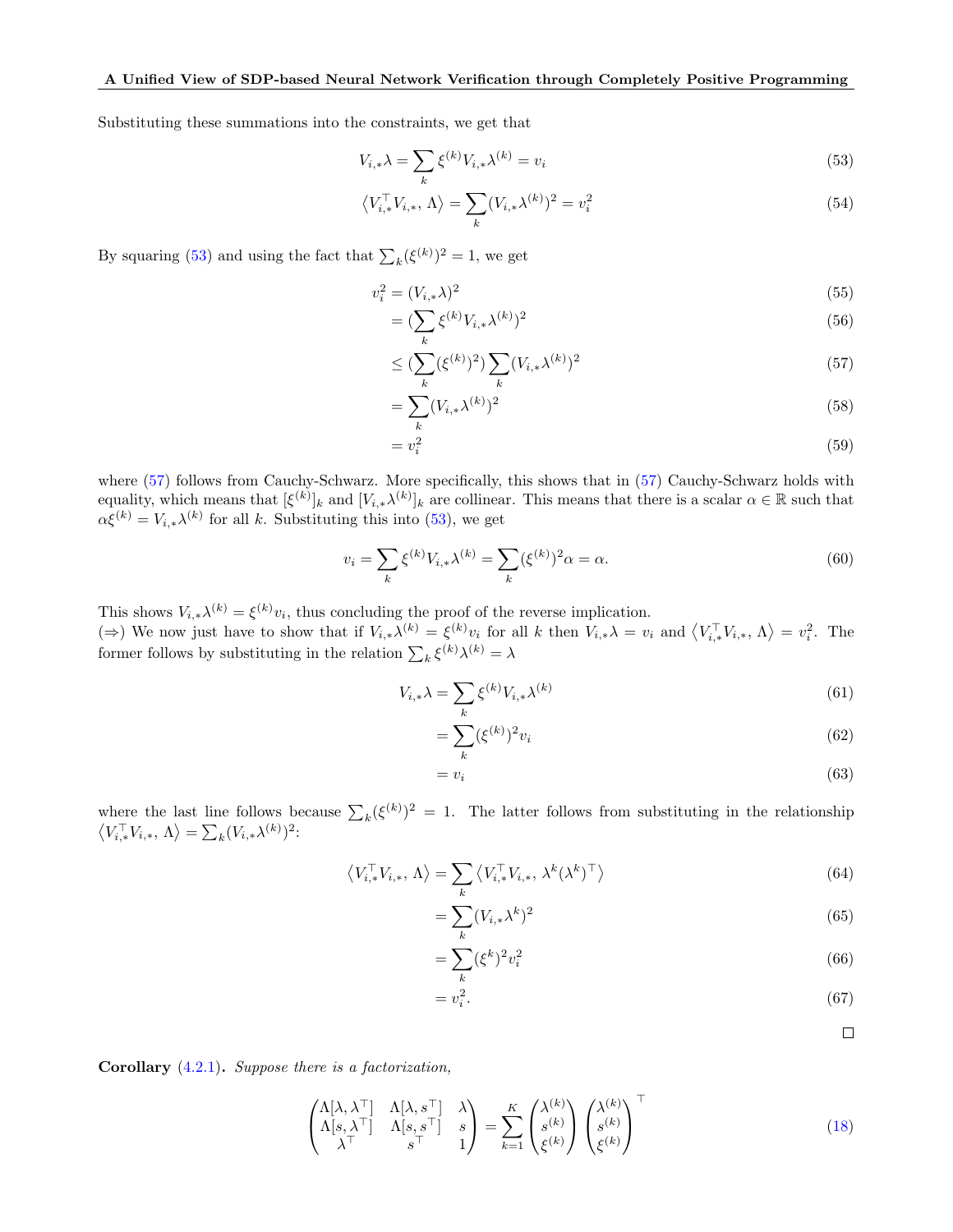and for all  $i = \{1, \ldots L\}$ ,  $(\lambda, \Lambda)$  satisfy

$$
V_{i,*}\lambda + s_i = v_i,\tag{19}
$$

$$
\left\langle V_{i,*}^{\top} V_{i,*}, \Lambda[\lambda, \lambda^{\top}] \right\rangle + 2V_{i,*}\Lambda[\lambda, s_i] + \Lambda[s_i, s_i] = v_i^2.
$$
 (20)

Then we must have:

1. For 
$$
\begin{pmatrix} \Lambda[\lambda, \lambda^{\top}] & \Lambda[\lambda, s^{\top}] & \lambda \\ \Lambda[s, \lambda^{\top}] & \Lambda[s, s^{\top}] & s \\ \lambda^{\top} & s^{\top} & 1 \end{pmatrix} \in C^*,
$$
 each factor individually satisfies the inequalities:  

$$
V_{i,*}\lambda^{(k)} \leq \xi^{(k)}v_i.
$$
 (68)

2. For 
$$
\begin{pmatrix} \Lambda[\lambda,\lambda^{\top}] & \Lambda[\lambda,s^{\top}] & \lambda \\ \Lambda[s,\lambda^{\top}] & \Lambda[s,s^{\top}] & s \\ \lambda^{\top} & s^{\top} & 1 \end{pmatrix} \in S^{+}
$$
, and  $s \ge 0$  the weighted sum of factors satisfies the inequalities:

$$
V_{i,*}\lambda = \sum_{k} \xi^{(k)} V_{i,*}\lambda^{(k)} \le v_i.
$$
\n(69)

Proof. Leveraging Theorem [4.2,](#page-4-0) we know that if

$$
\begin{pmatrix}\n\Lambda[\lambda,\lambda^{\top}] & \Lambda[\lambda,s^{\top}] & \lambda \\
\Lambda[s,\lambda^{\top}] & \Lambda[s,s^{\top}] & s \\
\lambda^{\top} & s^{\top} & 1\n\end{pmatrix} = \sum_{k=1}^{K} \begin{pmatrix}\n\lambda^{(k)} \\
s^{(k)} \\
\xi^{(k)}\n\end{pmatrix} \begin{pmatrix}\n\lambda^{(k)} \\
s^{(k)} \\
\xi^{(k)}\n\end{pmatrix}^{\top}
$$
\n(18)

and  $(\lambda, \Lambda)$  satisfy [\(19\)](#page-4-4) and [\(20\)](#page-4-5), then  $V_{i,*}\lambda^{(k)} + s_i^{(k)} = \xi^{(k)}v_i$  for all k.

 $\sqrt{ }$  $\Lambda[\lambda,\lambda^\top]$   $\Lambda[\lambda,s^\top]$   $\lambda$  $\setminus$  $\Lambda[s,\lambda^{\top}]-\Lambda[s,s^{\top}]=s$  $\Big\} \in C^*$  then in particular  $s^{(k)} \geq 0$  so  $V_{i,*} \lambda^{(k)} \leq \xi^{(k)} v_i$ . If  $\mathcal{L}$ λ <sup>&</sup>gt; s <sup>&</sup>gt; 1  $\sqrt{ }$  $\Lambda[\lambda,\lambda^\top]$   $\Lambda[\lambda,s^\top]$   $\lambda$  $\setminus$  $\Lambda[s,\lambda^{\top}]\quad \Lambda[s,s^{\top}]\quad s$  $\Big\} \in S^+$ , and  $s \geq 0$ , the result follows directly from the constraints In the case where  $\mathbf{I}$ λ <sup>&</sup>gt; s <sup>&</sup>gt; 1  $V_{i,*}\lambda + s_i = v_i$  and  $s_i \geq 0$ .  $\Box$ 

Corollary (4.2.2). If 
$$
\begin{pmatrix} \Lambda[\lambda, \lambda^{\top}] & \Lambda[\lambda, s^{\top}] & \lambda \\ \Lambda[s, \lambda^{\top}] & \Lambda[s, s^{\top}] & s \\ \lambda^{\top} & s^{\top} & 1 \end{pmatrix} \in S^{+} \cap \mathcal{N}
$$
, and the following hold:

1. There is a factorization

$$
\begin{pmatrix}\n\Lambda[\lambda,\lambda^{\top}] & \Lambda[\lambda,s^{\top}] & \lambda \\
\Lambda[s,\lambda^{\top}] & \Lambda[s,s^{\top}] & s \\
\lambda^{\top} & s^{\top} & 1\n\end{pmatrix} = \sum_{k=1}^{K} \begin{pmatrix}\n\lambda^{(k)} \\
s^{(k)} \\
\xi^{(k)}\n\end{pmatrix} \begin{pmatrix}\n\lambda^{(k)} \\
s^{(k)} \\
\xi^{(k)}\n\end{pmatrix}^{\top}
$$
\n(18)

2.

$$
V_{i,*}\lambda + s_i = v_i \tag{19}
$$

3.

$$
\left\langle V_{i,*}^{\top} V_{i,*}, \Lambda[\lambda, \lambda^{\top}] \right\rangle + 2V_{i,*}\Lambda[\lambda, s_i] + \Lambda[s_i, s_i] = v_i^2
$$
\n(20)

then the following inequality also holds:

$$
v_i v_j - v_i V_{j,*} \lambda - v_j V_{i,*} \lambda + \langle V_{i,*}^\top V_{j,*}, \Lambda[\lambda, \lambda^\top] \rangle \ge 0
$$
\n(28)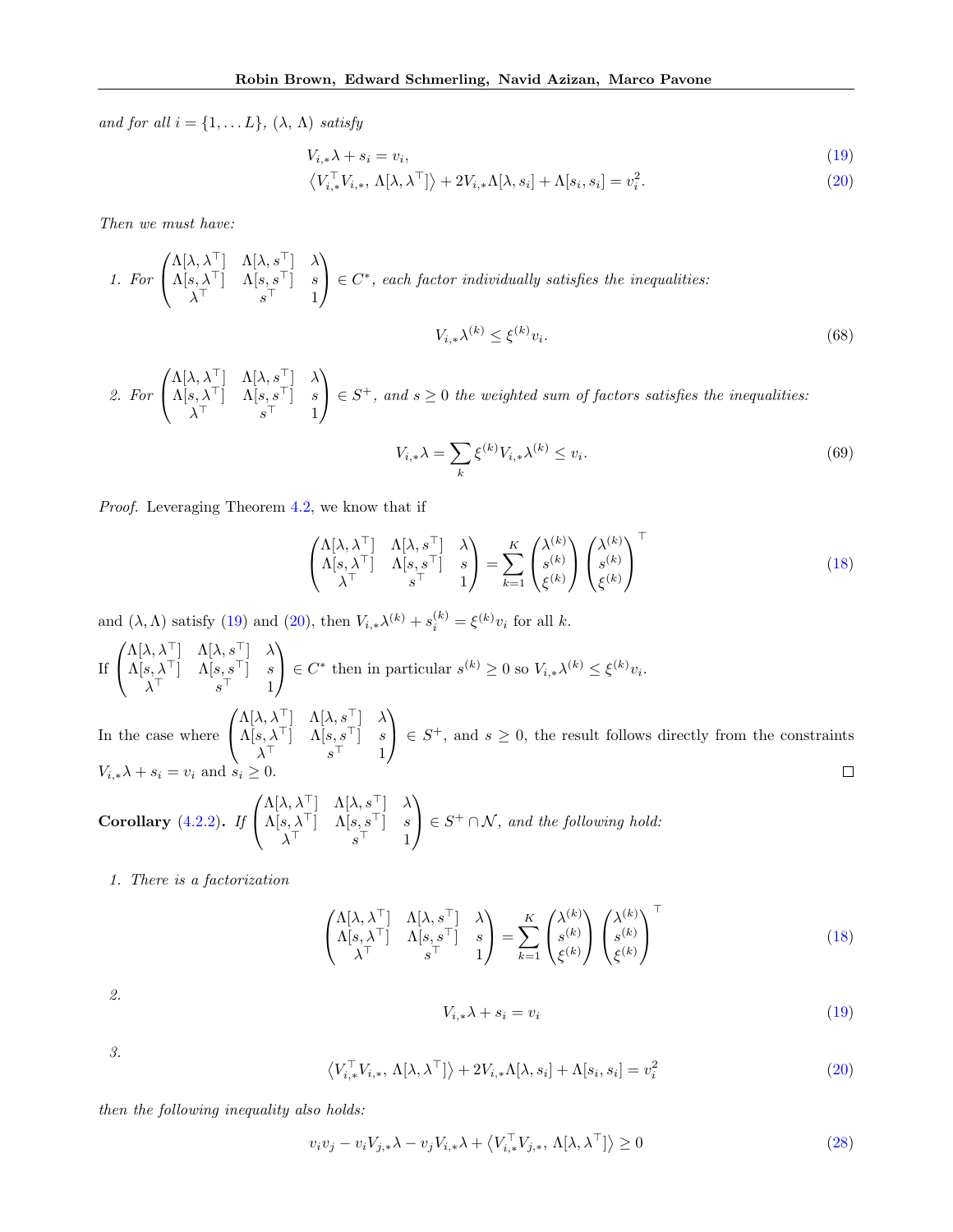*Proof.* From Theorem [4.2,](#page-4-0)  $V_{i,*}\lambda^{(k)} + s_i^{(k)} = \xi^{(k)}v_i$  holds. Substituting we have

$$
v_i v_j - v_i V_{j,*} \lambda - v_j V_{i,*} \lambda + \langle V_{i,*}^\top V_{j,*}, \Lambda[\lambda, \lambda^\top] \rangle \tag{70}
$$

$$
= v_i v_j + \sum_k \left( -v_i V_{j,*}(\xi^{(k)} \lambda^{(k)}) - v_j V_{i,*}(\xi^{(k)} \lambda^{(k)}) + \left\langle V_{i,*}^\top V_{j,*}, \lambda^{(k)}(\lambda^{(k)})^\top \right\rangle \right) \tag{71}
$$

$$
= \sum_{k} (\xi^{(k)})^2 v_i v_j - \xi^{(k)} v_i V_{j,*} \lambda^{(k)} - \xi^{(k)} v_j V_{i,*} \lambda^{(k)} + V_{i,*} \lambda^{(k)} V_{j,*} \lambda^{(k)}
$$
(72)

$$
= \sum_{k} (\xi^{(k)} v_i - V_{i,*} \lambda^{(k)}) (\xi^{(k)} v_j - V_{j,*} \lambda^{(k)})
$$
\n(73)

$$
=\sum_{k} s_i^{(k)} s_j^{(k)} \tag{74}
$$

$$
\geq 0.\tag{75}
$$

The last line follows from the equality

$$
\Lambda[s_i, s_j] = \sum_k s_i^{(k)} s_j^{(k)} \tag{76}
$$

and the entrywise non-negativity of 
$$
\begin{pmatrix} \Lambda[\lambda, \lambda^{\top}] & \Lambda[\lambda, s^{\top}] & \lambda \\ \Lambda[s, \lambda^{\top}] & \Lambda[s, s^{\top}] & s \\ \lambda^{\top} & s^{\top} & 1 \end{pmatrix} \in \mathcal{N}
$$
.

# A.3 Reformulation of [Raghunathan et al.](#page-10-8) [\(2018\)](#page-10-8)

[Raghunathan et al.](#page-10-8) [\(2018\)](#page-10-8) proposed the following SDP relaxation:

$$
\min_{z, Z} \overline{c}^{\top} z_{n,*} \tag{29}
$$
\n
$$
\text{s.t.} \quad z_{i,*} \ge 0, \ z_{i,*} \ge \overline{W}[i-1]z_{i-1,*},
$$
\n
$$
Z[z_{i,j}, z_{i,j}] = \overline{W}[i-1]_{j,*} Z[z_{i-1,*}, z_{i,j}],
$$
\n
$$
- Z[z_{i,j}, z_{i,j}] + (u_{i,j} + l_{i,j})z_{i,j} - l_{i,j}u_{i,j} \ge 0, \ \forall i, j,
$$
\n
$$
\begin{pmatrix} Z & z \\ z^{\top} & 1 \end{pmatrix} \in \mathcal{S}^{+}
$$

The proposed SDP relaxation is based on directly transcribing the constraints in the following quadratically constrained quadratic program:

<span id="page-15-0"></span>
$$
\min_{\mathbf{z}} \quad \overline{c}^{\top} z_{n,*}
$$
\n
$$
\text{s.t.} \quad z_{i,*} \geq 0, \ z_{i,*} \geq \overline{W}[i-1]z_{i-1,*},
$$
\n
$$
z_{i,j}^2 = z_{i,j} \overline{W}[i-1]_{j,*} z_{i-1,*},
$$
\n
$$
(z_{i,j} - l_{i,j})(u_{i,j} - z_{i,j}) \geq 0, \ \forall i,j
$$
\n
$$
(77)
$$

To clarify the relationship with our proposed framework, we include the biases, introduce an additional equality constraint  $\hat{z}_{i+1,*} = W[i]z_{i,*} + b[i]$  and the change the inequality from  $z_{i+1,*} \geq W[i]z_{i,*} + b[i]$  to  $z_{i,*} \geq \hat{z}_{i,*}$ . Without loss of generality, we will assume that  $\hat{l}_{i,j} < 0 < \hat{u}_{i,j}$  for all  $i \geq 1$ , otherwise the neuron  $(i, j)$  could be treated as the identity, if  $\hat{l}_{i,j} \geq 0$ , or zero, if  $\hat{u}_{i,j} \leq 0$ . The post-activation bounds are then  $l_{i,j} = 0$  and  $u_{i,j} = \hat{u}_{i,j}$ , and the constraint  $(z_{i,j} - l_{i,j})(u_{i,j} - z_{i,j}) \ge 0$  becomes  $z_{i,j}(\hat{u}_{i,j} - z_{i,j}) \ge 0$ . With a change of variables to the positive/negative splitting, [\(77\)](#page-15-0) is equivalent to:

<span id="page-15-1"></span>
$$
\min_{\lambda} \quad \overline{c}^{\top}(\lambda_{n,*}^{+} - \lambda_{n,*}^{-})
$$
\n
$$
\text{s.t.} \quad \lambda_{i,*}^{+} \geq 0, \, \lambda_{i,*}^{-} \geq 0, \, \lambda_{i+1,*}^{+} - \lambda_{i+1,*}^{-} = \overline{W}[i]\lambda_{i,*}^{+} + b[i],
$$
\n
$$
\lambda_{i,*}^{+}\lambda_{i,*}^{-} = 0,
$$
\n
$$
\lambda_{i,j}^{+}(\hat{u}_{i,j} - \lambda_{i,j}^{+}) \geq 0, \, i \geq 1,
$$
\n
$$
((\lambda_{0,*}^{+} - \lambda_{0,*}^{-}) - l_{0,*})(u_{0,*} - (\lambda_{0,*}^{+} - \lambda_{0,*}^{-})) \geq 0
$$
\n
$$
(78)
$$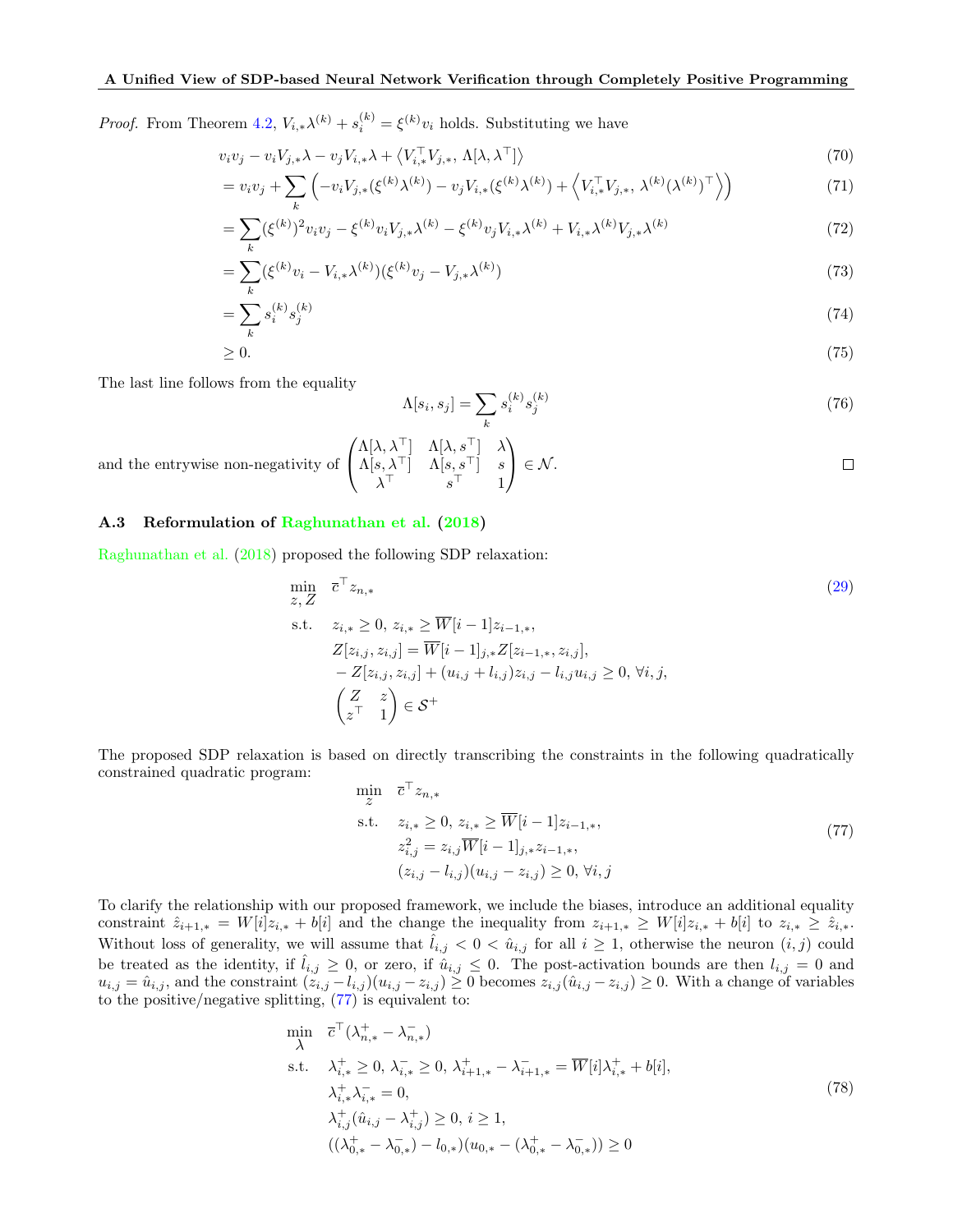Directly transcribing the constraints of  $(78)$  results in the following SDP:

$$
\min_{\lambda, \Lambda} c^{\top} \lambda
$$
\n
$$
\text{s.t.} \quad (l_{0,i} + u_{0,i}) U_{i,*} \lambda - \langle U_{i,*}^{\top} U_{i,*}, \Lambda \rangle - u_i l_i \ge 0,
$$
\n
$$
\hat{u}_{i,j} \lambda_{i,j}^+ - \Lambda[\lambda_{i,j}^+, \lambda_{i,j}^+] \ge 0, \ i \ge 1,
$$
\n
$$
W[i]_{j,*} \lambda = b[i]_j,
$$
\n
$$
\Lambda[\lambda_{i,j}^+, \lambda_{i,j}^-] = 0,
$$
\n
$$
\begin{pmatrix} \Lambda & \lambda \\ \lambda^{\top} & 1 \end{pmatrix} \in S^+,
$$
\n
$$
\lambda \ge 0
$$
\n
$$
(30)
$$

where U is defined as  $U_{i,*}\lambda = \lambda_{0,i}^+ - \lambda_{0,i}^-$ .

### A.3.1 Extensions to [Raghunathan et al.](#page-10-8) [\(2018\)](#page-10-8)

Direct Extensions. The following works have focused on improving some of the computational aspects of [Raghunathan et al.](#page-10-8) [\(2018\)](#page-10-8) (e.g., time to solution, memory usage) without aiming to improve the relaxation gap of [Raghunathan et al.](#page-10-8) [\(2018\)](#page-10-8).

The construction in [Dvijotham et al.](#page-9-16) [\(2020\)](#page-9-16) is based on the diagonally dominant SOS hierarchy (0-DSOS) relaxation. It approximates  $S^+$  with the cone of diagonally dominant matrices, ultimately resulting in an LP. This is a further relaxation of [\(30\)](#page-6-1), and reduces computation time at the expense of a larger relaxation gap.

Based on the fact that memory usage, rather than compute, is the main barrier for scaling of SDPs, [Dathathri](#page-9-11) [et al.](#page-9-11) [\(2020\)](#page-9-11) proposes solving [\(30\)](#page-6-1) using first order methods. This comes at the expense of increased time to solution.

SDP-based Branching. Previously, [Zhang](#page-10-11) [\(2020\)](#page-10-11) defined an SDP relaxation to be tight if it has a unique rank-one solution. Based on this, [Anderson et al.](#page-9-12) [\(2021\)](#page-9-12) proposed a metric measuring how far the solution is from being rank one and shows that a uniform partitioning of the input (before neuron bound propagation) leads to the greatest reduction of an upper bound of this metric. This approach can be thought of as branching on the input.

Critically, Theorem [4.1](#page-3-3) states that the CPP [\(13\)](#page-3-4) is always exact, even if the optimal solution is not rank one. If an optimizer of the (0-SOS) relaxation [\(14\)](#page-4-1) happens to be completely positive, it is exact even if it is not rank one. This means that the rank-one condition is a sufficient but not necessary condition for exactness. For this reason, we propose a less-restrictive definition of tightness, allowing exact but non-rank-one optimizers; these points are further clarified in Section [A.5.](#page-20-0)

[Ma and Sojoudi](#page-9-13) [\(2020\)](#page-9-13) work directly with [\(30\)](#page-6-1), and propose a method equivalent to spatial branch and bound. In particular, they choose a basis  $\{\phi_i\}$  for  $\mathbb{R}^N$ , and partition the search space along the axes aligned with  $\{\phi_i\}$ . To illustrate how their approach works, consider  $\{\phi_i\}$  given by the standard basis vectors, and a partitioning of  $\lambda_{i,j}^+$ . Their approach generates M sub-problems that are determined by points  $l_{i,j} = \gamma_0 < \gamma_1 < \ldots < \gamma_M = u_{i,j}$ , where the *mth* sub-problem is defined by the following additional constraints:

$$
\lambda_{i,j}^+ \le \gamma_m \tag{79}
$$

$$
\lambda_{i,j}^+ \ge \gamma_{m-1} \tag{80}
$$

<span id="page-16-0"></span>
$$
\gamma_m \lambda_{i,j}^+ - \gamma_m \gamma_{m-1} - \Lambda[\lambda_{i,j}^+, \lambda_{i,j}^+] + \gamma_m \lambda_{i,j}^+ \ge 0
$$
\n
$$
(81)
$$

Notice that equation [\(81\)](#page-16-0) is the cross-quadratic constraint derived from  $\lambda_{i,j}^+ \leq \gamma_m$  and  $\lambda_{i,j}^+ \geq \gamma_{m-1}$ .

#### A.4 Reformulation of [Fazlyab et al.](#page-9-14) [\(2022\)](#page-9-14)

[Fazlyab et al.](#page-9-14) [\(2022\)](#page-9-14) develop a method where they abstract the definition of particular constraint sets as quadratic constraints. In contrast to the quadratic constraints presented thus far in this paper, the quadratic constraints in [Fazlyab et al.](#page-9-14) [\(2022\)](#page-9-14) are defined by (potentially infinite) matrix cones.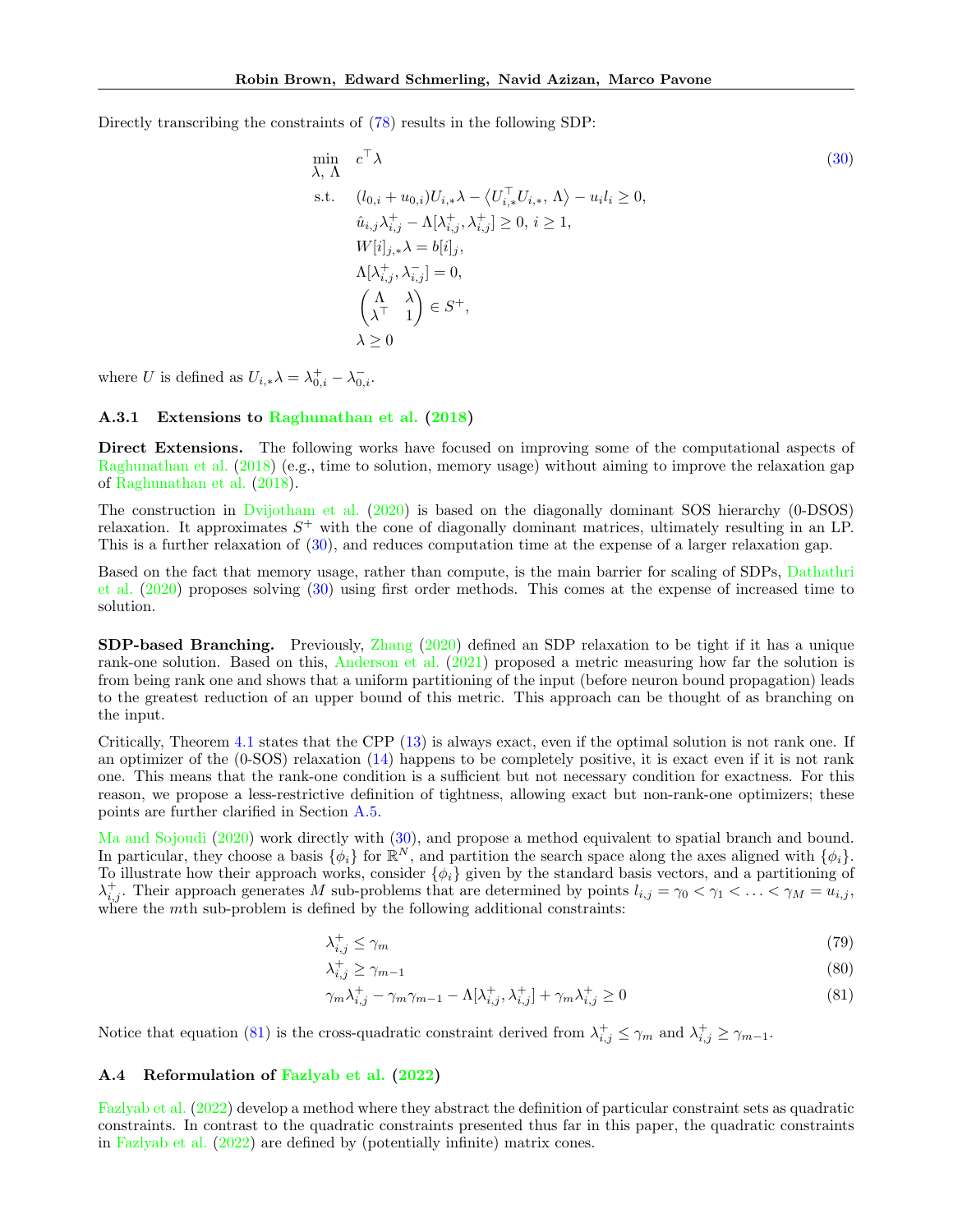#### A.4.1 Background on quadratic constraints

For example, if  $\mathcal X$  is the input set, then the matrix cone describing  $\mathcal X$  is defined as

$$
\mathcal{P}_{\mathcal{X}} := \left\{ P \mid \begin{pmatrix} \lambda \\ 1 \end{pmatrix}^{\top} P \begin{pmatrix} \lambda \\ 1 \end{pmatrix} \ge 0, \forall \lambda \in \mathcal{X} \right\}
$$
(82)

In the converse,  $\mathcal{P}_{\mathcal{X}}$  can be used to over-approximate  $\mathcal{X}$  via an infinite set of constraints:

$$
\mathcal{X} \subseteq \bigcap_{P \in \mathcal{P}_{\mathcal{X}}} \left\{ \lambda \mid \begin{pmatrix} \lambda \\ 1 \end{pmatrix}^{\top} P \begin{pmatrix} \lambda \\ 1 \end{pmatrix} \ge 0 \right\} \tag{83}
$$

The quadratic constraints are related to the SDP/CPP formulations of verification through the following equality:

$$
\begin{pmatrix} \lambda \\ 1 \end{pmatrix}^{\top} P \begin{pmatrix} \lambda \\ 1 \end{pmatrix} = \left\langle P, \begin{pmatrix} \lambda \\ 1 \end{pmatrix} \begin{pmatrix} \lambda \\ 1 \end{pmatrix}^{\top} \right\rangle.
$$
 (84)

The premise of the SDP/CPP formulations is relaxing the rank-one outer product  $\begin{pmatrix} \lambda & 1 \\ 1 & 1 \end{pmatrix}$ 1  $\setminus/\lambda$ 1  $\int_{0}^{\infty}$  to  $\begin{pmatrix} \Lambda & \lambda \\ \Lambda^{\top} & 1 \end{pmatrix}$  $\lambda^{\top}$  1  $\Big) \in \mathcal{S}^+.$ 

### A.4.2 Equivalence between atomic and infinite quadratic constraints

Our analysis is based on identifying an equivalent, finite set of quadratic constraints ("atomic constraints") for each infinite set of quadratic constraints proposed in [Fazlyab et al.](#page-9-14) [\(2022\)](#page-9-14)—these correspond with the extreme rays of  $P$ . In other words, for each quadratic constraint set  $P$  with infinite cardinality, we will find a finite set  $\hat{\mathcal{P}}$  such that

$$
\bigcap_{P \in \mathcal{P}} \left\{ \lambda \mid \begin{pmatrix} \lambda \\ 1 \end{pmatrix}^{\top} P \begin{pmatrix} \lambda \\ 1 \end{pmatrix} \ge 0 \right\} = \bigcap_{P \in \hat{\mathcal{P}}} \left\{ \lambda \mid \begin{pmatrix} \lambda \\ 1 \end{pmatrix}^{\top} P \begin{pmatrix} \lambda \\ 1 \end{pmatrix} \ge 0 \right\}.
$$
 (85)

In particular, if

$$
\mathcal{P} = \left\{ \sum_{i=1}^{N_{\text{ineq}}} \alpha_i P_{\text{ineq}}^{(i)} + \sum_{i=1}^{N_{\text{eq}}} \beta_i P_{\text{eq}}^{(i)} \mid \alpha_i \in \mathbb{R}_{\geq 0}, \beta_i \in \mathbb{R} \right\}
$$
\n(86)

then

$$
\bigcap_{P \in \mathcal{P}} \left\{ \lambda \mid \begin{pmatrix} \lambda \\ 1 \end{pmatrix}^{\top} P \begin{pmatrix} \lambda \\ 1 \end{pmatrix} \ge 0 \right\} = \left\{ \lambda \mid \begin{pmatrix} \lambda \\ 1 \end{pmatrix}^{\top} P_{\text{ineq}}^{(i)} \begin{pmatrix} \lambda \\ 1 \end{pmatrix} \ge 0, i = 1, \dots, N_{\text{ineq}}, \begin{pmatrix} \lambda \\ 1 \end{pmatrix} \mid P_{\text{eq}}^{(j)} \begin{pmatrix} \lambda \\ 1 \end{pmatrix} = 0, j = 1, \dots, N_{\text{eq}} \right\}.
$$
\n(87)

The equivalence can be shown as follows:

• If  $\lambda$  satisfies

$$
\begin{pmatrix}\n\lambda \\
1\n\end{pmatrix}^{\top} P_{\text{ineq}}^{(i)} \begin{pmatrix}\n\lambda \\
1\n\end{pmatrix} \ge 0, i = 1, ..., N_{\text{ineq}},
$$
\n
$$
\begin{pmatrix}\n\lambda \\
1\n\end{pmatrix}^{\top} P_{\text{eq}}^{(j)} \begin{pmatrix}\n\lambda \\
1\n\end{pmatrix} = 0, j = 1, ..., N_{\text{eq}},
$$
\n(88)

then for any  $P \in \mathcal{P}$  using the decomposition  $P = \sum_{i=1}^{N_{\text{ineq}}} \alpha_i P_{\text{ineq}}^{(i)} + \sum_{i=1}^{N_{\text{eq}}} \beta_i P_{\text{eq}}^{(i)}$  with  $\alpha_i \geq 0$ ,

$$
\begin{pmatrix} \lambda \\ 1 \end{pmatrix}^{\top} P \begin{pmatrix} \lambda \\ 1 \end{pmatrix} = \begin{pmatrix} \lambda \\ 1 \end{pmatrix}^{\top} \begin{pmatrix} N_{\text{ineq}} \\ \sum_{i=1}^{N_{\text{ineq}}} \alpha_i P_{\text{ineq}}^{(i)} + \sum_{i=1}^{N_{\text{eq}}} \beta_i P_{\text{eq}}^{(i)} \end{pmatrix} \begin{pmatrix} \lambda \\ 1 \end{pmatrix} \tag{89}
$$

$$
= \sum_{i=1}^{N_{\text{ineq}}} \alpha_i \begin{pmatrix} \lambda \\ 1 \end{pmatrix}^\top P_{\text{ineq}}^{(i)} \begin{pmatrix} \lambda \\ 1 \end{pmatrix} + \sum_{i=1}^{N_{\text{eq}}} \beta_i \begin{pmatrix} \lambda \\ 1 \end{pmatrix}^\top P_{\text{eq}}^{(i)} \begin{pmatrix} \lambda \\ 1 \end{pmatrix} \tag{90}
$$

$$
\geq 0.\tag{91}
$$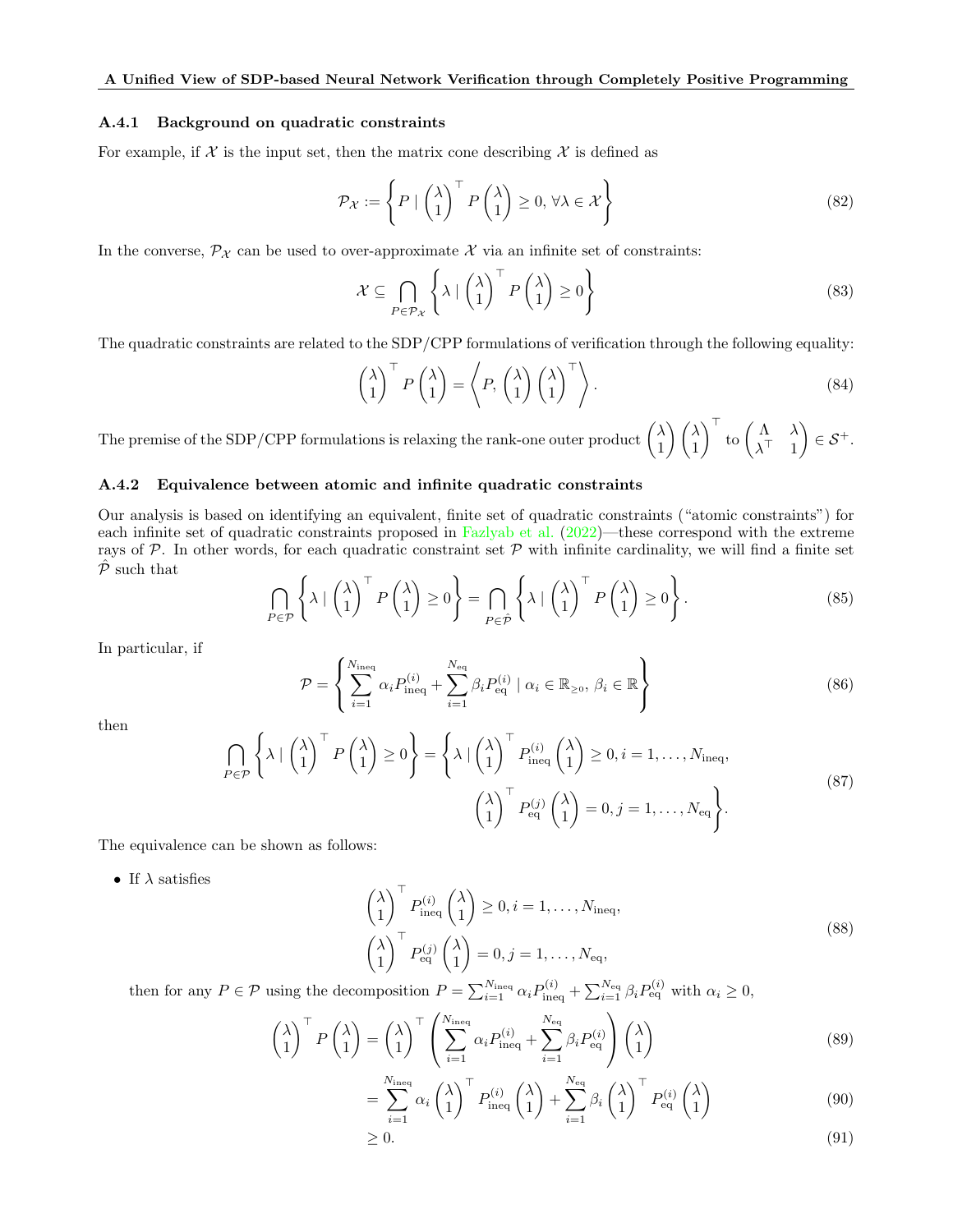So

$$
\bigcap_{P \in \mathcal{P}} \left\{ \lambda \mid \begin{pmatrix} \lambda \\ 1 \end{pmatrix}^{\top} P \begin{pmatrix} \lambda \\ 1 \end{pmatrix} \ge 0 \right\} \supseteq \left\{ \lambda \mid \begin{pmatrix} \lambda \\ 1 \end{pmatrix}^{\top} P_{\text{ineq}}^{(i)} \begin{pmatrix} \lambda \\ 1 \end{pmatrix} \ge 0, i = 1, \dots, N_{\text{ineq}}, \begin{pmatrix} \lambda \\ 1 \end{pmatrix} \mid P_{\text{eq}}^{(j)} \begin{pmatrix} \lambda \\ 1 \end{pmatrix} = 0, j = 1, \dots, N_{\text{eq}} \right\}.
$$
\n(92)

• Given  $\lambda$ , suppose there exists  $i^*$  such that  $\begin{pmatrix} \lambda & 1 \\ 1 & 1 \end{pmatrix}$ 1  $\bigcap_{i=1}^{n} P_{\text{ineq}}^{(i^*)} \bigg({}^{\lambda}_1$ 1  $\Big\} < 0.$  Then, letting  $\alpha_{i^*} = 1, \alpha_i = 0$  for  $i \neq 0$  and  $\beta_j = 0$ , gives an example of  $P = \sum_{i=1}^{N_{\text{ineq}}} \alpha_i P_{\text{ineq}}^{(i)} + \sum_{i=1}^{N_{\text{eq}}} \beta_i P_{\text{eq}}^{(i)} \in \mathcal{P}$  with

$$
\begin{pmatrix} \lambda \\ 1 \end{pmatrix}^\top P \begin{pmatrix} \lambda \\ 1 \end{pmatrix} < 0 \tag{93}
$$

An analogous argument holds if there exists  $i^*$  such that  $\begin{pmatrix} \lambda & 1 \\ 1 & \lambda \end{pmatrix}$ 1  $\bigcap^{\top} P_{\text{eq}}^{(i^*)} \bigg ( \frac{\lambda}{1}$ 1  $\Big)$   $\neq$  0 with  $\beta_{i^*}$  =  $-\text{sign}\left(\begin{pmatrix} \lambda \\ 1 \end{pmatrix}\right)$ 1  $\bigcap^{\top} P_{\text{eq}}^{(i^*)} \bigg ( \begin{smallmatrix} \lambda \ 1 \end{smallmatrix}$ 1  $\bigg)$ .

This shows that

$$
\bigcap_{P \in \mathcal{P}} \left\{ \lambda \mid \begin{pmatrix} \lambda \\ 1 \end{pmatrix}^{\top} P \begin{pmatrix} \lambda \\ 1 \end{pmatrix} \ge 0 \right\} \subseteq \left\{ \lambda \mid \begin{pmatrix} \lambda \\ 1 \end{pmatrix}^{\top} P_{\text{ineq}}^{(i)} \begin{pmatrix} \lambda \\ 1 \end{pmatrix} \ge 0, i = 1, \dots, N_{\text{ineq}}, \begin{pmatrix} \lambda \\ 1 \end{pmatrix} \right\}.
$$
\n
$$
\left( \begin{pmatrix} \lambda \\ 1 \end{pmatrix}^{\top} P_{\text{eq}}^{(j)} \begin{pmatrix} \lambda \\ 1 \end{pmatrix} = 0, j = 1, \dots, N_{\text{eq}} \right\}.
$$
\n(94)

Combining the inclusions in both directions shows that the two constraints are equal.

#### A.4.3 Polytopic input constraints

To encode polytopic input sets,  $\mathcal{X} = \{x \in \mathbb{R}^{k_0} \mid \overline{A}x \leq a\}$ , [Fazlyab et al.](#page-9-14) [\(2022\)](#page-9-14) use the following quadratic constraint set:

$$
\mathcal{P}_{\mathcal{X}} = \left\{ P \mid P = \begin{bmatrix} \frac{A^{\top} \Gamma A}{-a^{\top} \Gamma A} & -\frac{A^{\top} \Gamma a}{-a^{\top} \Gamma a} \end{bmatrix} \right\}
$$
(95)

where  $\Gamma \geq 0$ ,  $\Gamma_{i,i} = 0$  and  $\Gamma = \Gamma^{\top}$ . Each  $P \in \mathcal{P}_{\mathcal{X}}$  can be decomposed as

$$
P = \sum_{i \neq j} \Gamma_{i,j} \left[ \frac{A_{i,*}^\top A_{j,*}}{-a_j A_{i,*} - a_i A_{j,*}^\top} \frac{-a_j A_{i,*}^\top - a_i A_{j,*}^\top}{2} \right] \tag{96}
$$

As a consequence,  $\mathcal{P}_{\mathcal{X}}$  defines constraints of the form:

$$
\sum_{i \neq j} \Gamma_{i,j} (\underline{A}_{i,*} \lambda - a_i) (\underline{A}_{j,*} \lambda - a_j) \ge 0
$$
\n(97)

with parameters  $\Gamma_{i,j} \geq 0$ ,  $\Gamma_{i,i} = 0$ . The equivalent atomic constraints are

$$
(\underline{A}_{i,*}\lambda - a_i)(\underline{A}_{j,*}\lambda - a_j) \ge 0, \quad \forall i \ne j. \tag{98}
$$

## A.4.4 ReLU constraints

[Fazlyab et al.](#page-9-14) [\(2022\)](#page-9-14) defined a global quadratic constraint for ReLUs, acting on  $\sqrt{ }$  $\mathcal{L}$ z  $\hat{z}$ 1  $\setminus$ , through a constraint set of the form

$$
\mathcal{P} = \begin{bmatrix} P_{1,1} & P_{1,2} & P_{1,3} \\ P_{2,1} & P_{2,2} & P_{2,3} \\ P_{3,1} & P_{3,2} & P_{3,3} \end{bmatrix}
$$
\n(99)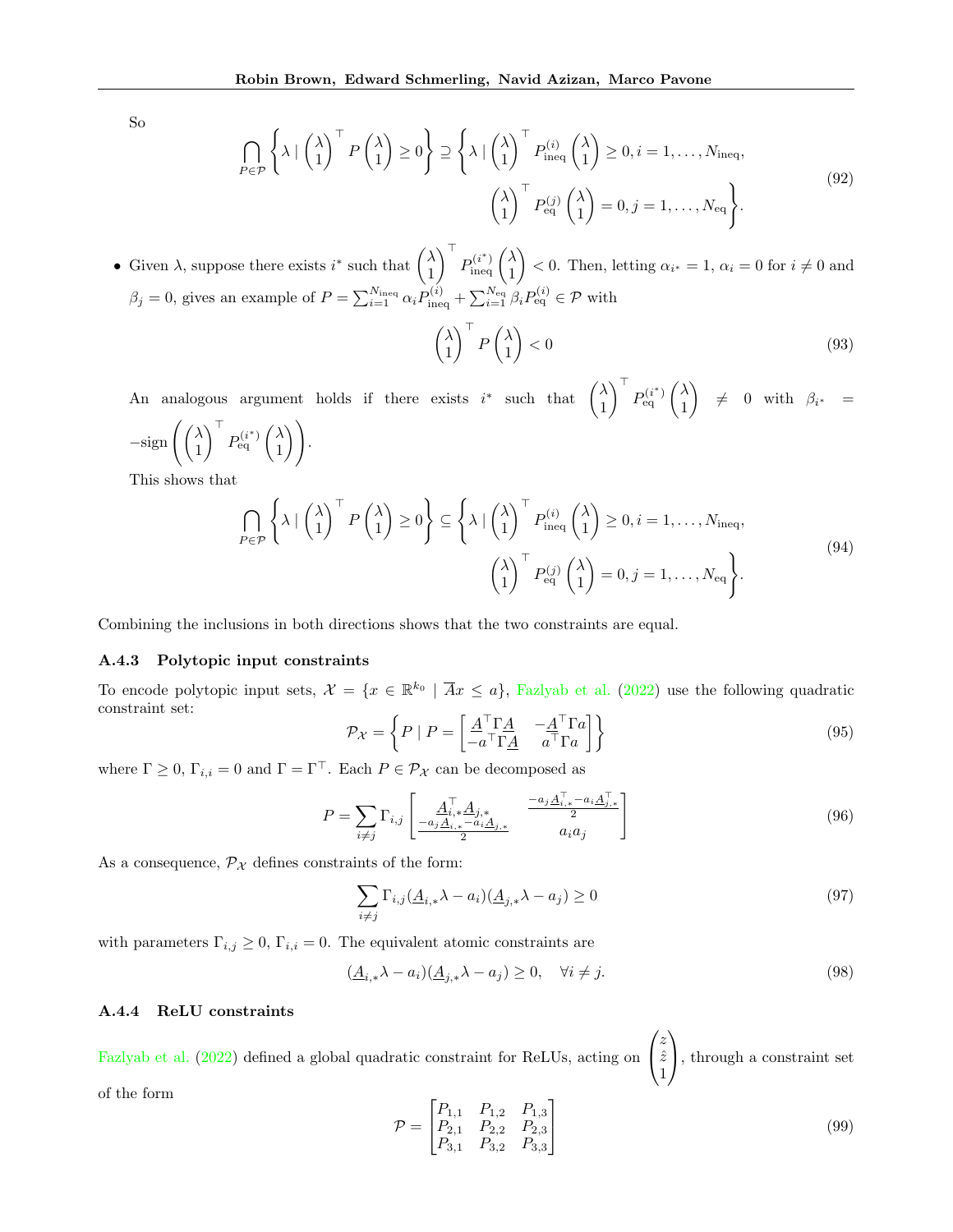where

$$
P_{1,1} = 0 \in \mathbb{R}^{N \times N} \tag{100}
$$

$$
P_{1,2} = \text{diag}(\rho) + T \in \mathbb{R}^{N \times N} \tag{101}
$$

$$
P_{1,3} = -\nu \in \mathbb{R}^N \tag{102}
$$

$$
P_{2,2} = -2(\text{diag}(\rho) + T) \in \mathbb{R}^{N \times N}
$$
\n
$$
(103)
$$

$$
P_{2,3} = \nu + \eta \in \mathbb{R}^N \tag{104}
$$

$$
P_{3,3} = 0 \in \mathbb{R} \tag{105}
$$

where  $\eta, \nu \geq 0$ ,  $\rho$  is unconstrained, and the matrix T is defined as

$$
T := \sum_{1 \le i < j \le N} \gamma_{i,j} (e_i - e_j)(e_i - e_j)^\top \tag{106}
$$

where  $e_i$  is the ith basis vector, and  $\gamma_{i,j} \geq 0$ . Each quadratic constraint, P, acting on  $\sqrt{ }$  $\mathcal{L}$ z  $\hat{z}$ 1  $\setminus$  can be converted to  $\sqrt{ }$  $\lambda^+$  $\setminus$  $\sqrt{ }$ I 0 0  $\setminus$ 

an equivalent quadratic constraint acting on  $\mathcal{L}$  $\lambda^-$ 1 by pre- and post-multiplying by  $\mathcal{L}$  $I \quad -I \quad 0$ 0 0 1  $\overline{1}$ 

We have taken the liberty to substitute in  $\alpha = 0$ ,  $\beta = 1$  in  $z_{i,j} = \max(\alpha \hat{z}_{i,j}, \beta \hat{z}_{i,j})$ . We have also renamed constraints to prevent notational clash with our notation.

The quadratic constraint set,  $\mathcal{P}$ , thus enforces quadratic constraints of the form [\(Fazlyab et al.,](#page-9-14) [2022,](#page-9-14) Lemma 3 and Appendix D):

$$
0 \geq \sum_{(i,j)} \left[ \rho_{(i,j)} \lambda_{i,j}^+ \lambda_{i,j}^- - \nu_{i,j} \lambda_{i,j}^+ - \eta_{i,j} \lambda_{i,j}^- \right]
$$
  
+ 
$$
\sum_{(i,j) \neq (k,l)} \gamma_{(i,j),(k,l)} (\lambda_{i,j}^+ - \lambda_{k,l}^+) (\lambda_{i,j}^- - \lambda_{k,l}^-)
$$
 (107)

Each term in the sum decomposes into the atomic constraints (together, equivalent to the full sum)

$$
\lambda_{i,j}^+ \ge 0 \tag{108}
$$

<span id="page-19-0"></span>
$$
\lambda_{i,j}^- \ge 0 \tag{109}
$$

$$
\lambda_{i,j}^+ \lambda_{i,j}^- = 0 \tag{110}
$$

$$
(\lambda_{i,j}^+ - \lambda_{k,l}^+) (\lambda_{i,j}^- - \lambda_{k,l}^-) \le 0
$$
\n(111)

Expanding out [\(111\)](#page-19-0),

$$
0 \ge (\lambda_{i,j}^+ - \lambda_{k,l}^+) (\lambda_{i,j}^- - \lambda_{k,l}^-)
$$
\n
$$
(112)
$$

$$
= \lambda_{i,j}^+ \lambda_{i,j}^- - \lambda_{i,j}^+ \lambda_{k,l}^- - \lambda_{k,l}^+ \lambda_{i,j}^- + \lambda_{k,l}^+ \lambda_{k,l}^- \tag{113}
$$

$$
= -\lambda_{i,j}^+ \lambda_{k,l}^- - \lambda_{k,l}^+ \lambda_{i,j}^- \tag{114}
$$

Since either  $\lambda_{i,j}^+ = 0$  or  $\lambda_{i,j}^- = 0$ , the constraint  $\lambda_{i,j}^+ \lambda_{k,l}^- + \lambda_{k,l}^+ \lambda_{i,j}^- \geq 0$  can be decomposed into two separate constraints  $\lambda_{i,j}^+ \lambda_{k,l}^- \geq 0$  and  $\lambda_{k,l}^+ \lambda_{i,j}^- \geq 0$ .

In summary, the equivalent atomic constraints are:

$$
\lambda_{i,j}^{+} \geq 0, \qquad \lambda_{i,j}^{-} \geq 0, \qquad \lambda_{i,j}^{+} \lambda_{i,j}^{-} = 0 \quad \forall (i,j)
$$
\n
$$
\lambda_{i,j}^{+} \lambda_{k,l}^{-} \geq 0, \qquad \lambda_{i,j}^{-} \lambda_{k,l}^{+} \geq 0 \quad \forall (i,j) \neq (k,l). \tag{116}
$$

$$
\overline{\lambda}_{i,j} \lambda_{k,l}^+ \ge 0 \quad \forall (i,j) \ne (k,l). \tag{116}
$$

### A.4.5 Extensions to [Fazlyab et al.](#page-9-14) [\(2022\)](#page-9-14)

Direct Extensions. [Newton and Papachristodoulou](#page-9-15) [\(2021\)](#page-9-15) showed that the formulation proposed in [Fazlyab](#page-9-14) [et al.](#page-9-14) [\(2022\)](#page-9-14) exhibits chordal sparsity. They exploit this insight by using an off-the-shelf solver, SparseCoLo, capable of taking advantage of chordal sparsity. This approach offers an advantage for deep networks. Because the formulation is the same as [Fazlyab et al.](#page-9-14)  $(2022)$ , it exhibits the same relaxation gap.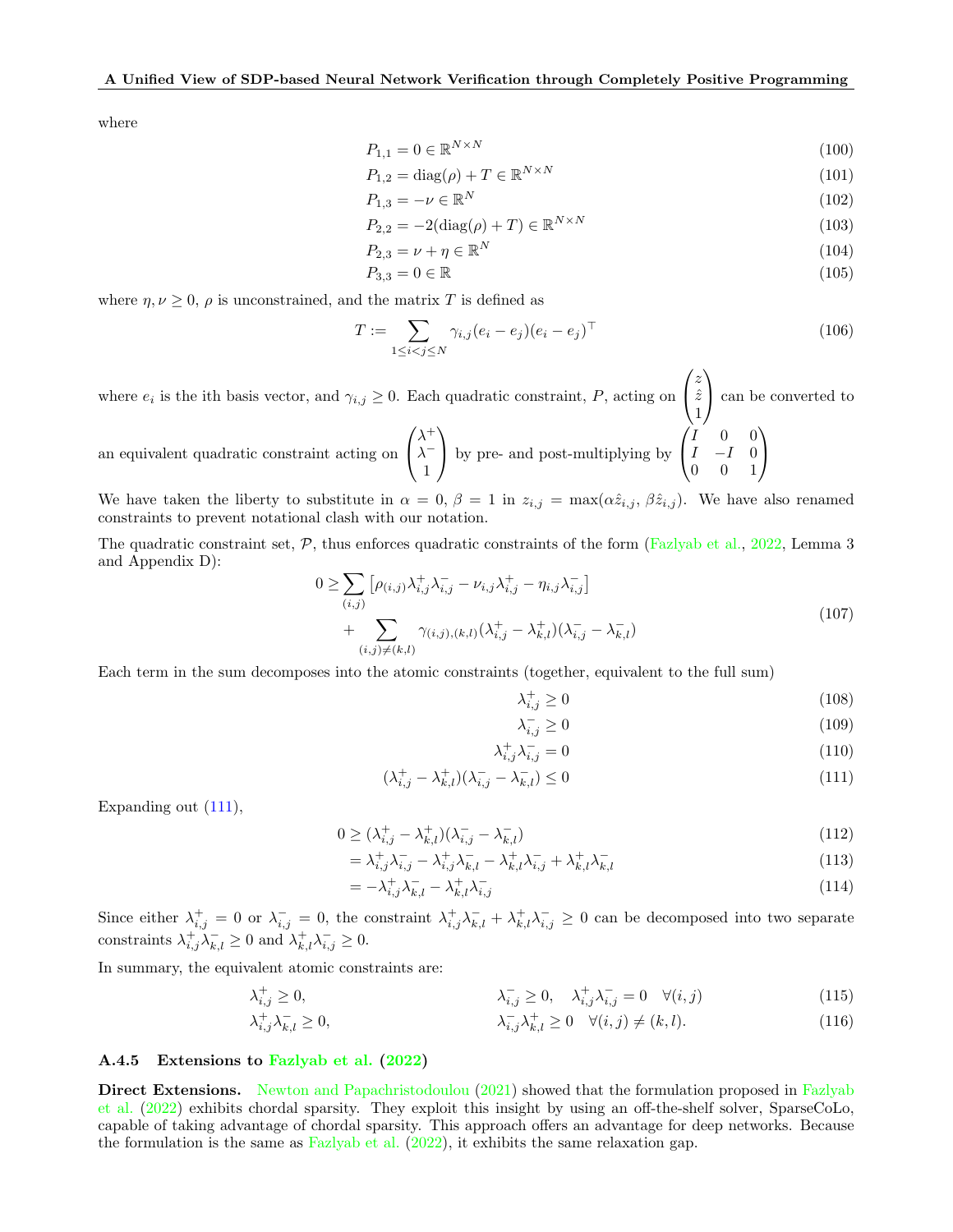#### <span id="page-20-0"></span>A.5 Rank and Exactness

[Zhang](#page-10-11) [\(2020\)](#page-10-11) defined an SDP relaxation to be tight if it has a unique rank-one solution. The rationale for such a definition is because if an interior-point method converges to a maximum rank solution, the optimal solution will not be rank-one unless it is unique.

Based on Theorem [4.1,](#page-3-3) however, we propose a less restrictive definition of tightness for SDP-based relaxations. Specifically, we say that an SDP-relaxation is tight if the optimal value is equal to that of [\(6\)](#page-2-0). This definition is motivated by the fact that Theorem [4.1](#page-3-3) does not preclude high rank solutions. As a consequence, if the optimal solution for Problem [\(14\)](#page-4-1)(0-SOS) is feasible for Problem [\(13\)](#page-3-4) (CPP), then it is exact, regardless of its rank.

In this section, we show that the revised definition is not vacuous, and there are in fact verification instances where the optimal solution of the SDP-relaxation is exact despite not being rank-one, and show how the optimal solutions of [\(6\)](#page-2-0) can be recovered from the SDP solution.

Consider the ReLU network given by the following weights and biases,

$$
W[0] = \begin{pmatrix} 1 & 1 \\ 1 & -1 \\ -1 & 1 \\ -1 & -1 \end{pmatrix}, \qquad b[0] = \begin{pmatrix} 0 \\ 0 \\ 0 \\ 0 \end{pmatrix} \tag{117}
$$

$$
W[1] = \begin{pmatrix} 1 & 0 & 0 & 0 \\ -1 & 1 & 0 & 0 \\ 0 & 0 & 1 & 0 \\ 0 & 0 & -1 & 1 \end{pmatrix}, \qquad b[1] = \begin{pmatrix} 2.1 \\ 0 \\ 2.1 \\ 0 \end{pmatrix}
$$
 (118)

$$
W[2] = \begin{pmatrix} 1 & 1 & 0 & 0 \\ -1 & -1 & 1 & 1 \end{pmatrix}, \qquad b[2] = \begin{pmatrix} 0 \\ 0 \end{pmatrix} \tag{119}
$$

$$
W[3] = \begin{pmatrix} -1 \\ -1 \end{pmatrix}, \t b[3] = (2.1) \t (120)
$$

and the safety rule to be verified defined by:

<span id="page-20-2"></span><span id="page-20-1"></span>
$$
\mathcal{X} := \{ z_{0,*} \mid -1 \le z_{0,*} \le 1 \} \subset \mathbb{R}^2
$$
\n(121)

<span id="page-20-4"></span><span id="page-20-3"></span>
$$
\mathcal{Y} := \{ z_{3,*} \mid z_{3,*} \ge -2.1 \} \subset \mathbb{R}.
$$
\n(122)

We form the 0-SOS relaxation, [\(14\)](#page-4-1), and solve the SDP using SCS; this had an optimal value of −2.0002017.

We then factored the optimal solution using the using the Alternate Least Square Using Projected Gradient Descent algorithm[—Lin](#page-9-23) [\(2007\)](#page-9-23) (implemented in the NMF.jl package). We found a rank-four factorization with a maximum entry-wise error of 0.0001158, and objective value of  $-2.0002022$ . The corresponding values of  $\lambda_{0,*}^{\pm,(k)}$ and  $\xi^{(k)}$  are as follows:

$$
k = 1 \qquad \lambda_{0,*}^{+, (1)} = \begin{pmatrix} 0.491844 \\ 3.32366 \times 10^{-5} \end{pmatrix}, \qquad \lambda_{0,*}^{-, (1)} = \begin{pmatrix} 0.0 \\ 0.491843 \end{pmatrix} \qquad \xi^{(1)} = 0.491849 \qquad (123)
$$

$$
k = 2 \qquad \lambda_{0,*}^{+, (2)} = \begin{pmatrix} 4.76418 \times 10^{-5} \\ 0.504452 \end{pmatrix}, \qquad \lambda_{0,*}^{-, (2)} = \begin{pmatrix} 0.504447 \\ 0.0 \end{pmatrix} \qquad \xi^{(2)} = 0.504478 \qquad (124)
$$

$$
k = 3 \qquad \lambda_{0,*}^{+, (3)} = \begin{pmatrix} 0.0 \\ 0.0 \end{pmatrix}, \qquad \lambda_{0,*}^{-, (3)} = \begin{pmatrix} 0.522856 \\ 0.522838 \end{pmatrix} \qquad \xi^{(3)} = 0.522831 \qquad (125)
$$

$$
k = 4 \qquad \lambda_{0,*}^{+, (4)} = \begin{pmatrix} 0.411613 \\ 0.411621 \end{pmatrix}, \qquad \lambda_{0,*}^{-, (3)} = \begin{pmatrix} 0.0 \\ 0.0 \end{pmatrix} \qquad \xi^{(4)} = 0.411569 \qquad (126)
$$

It can be seen that each solution input corresponds to a corner of  $\mathcal{X}$ . Each of these solutions are plotted alongside the level sets of the network in Figure [5.](#page-21-0) In this example, the optimal SDP-relaxation had a nonnegative factorization, but this is not generally guaranteed. This does suggest, however, that one should attempt to find a non-negative factorization of the 0-SOS relaxation as a certificate of optimality.